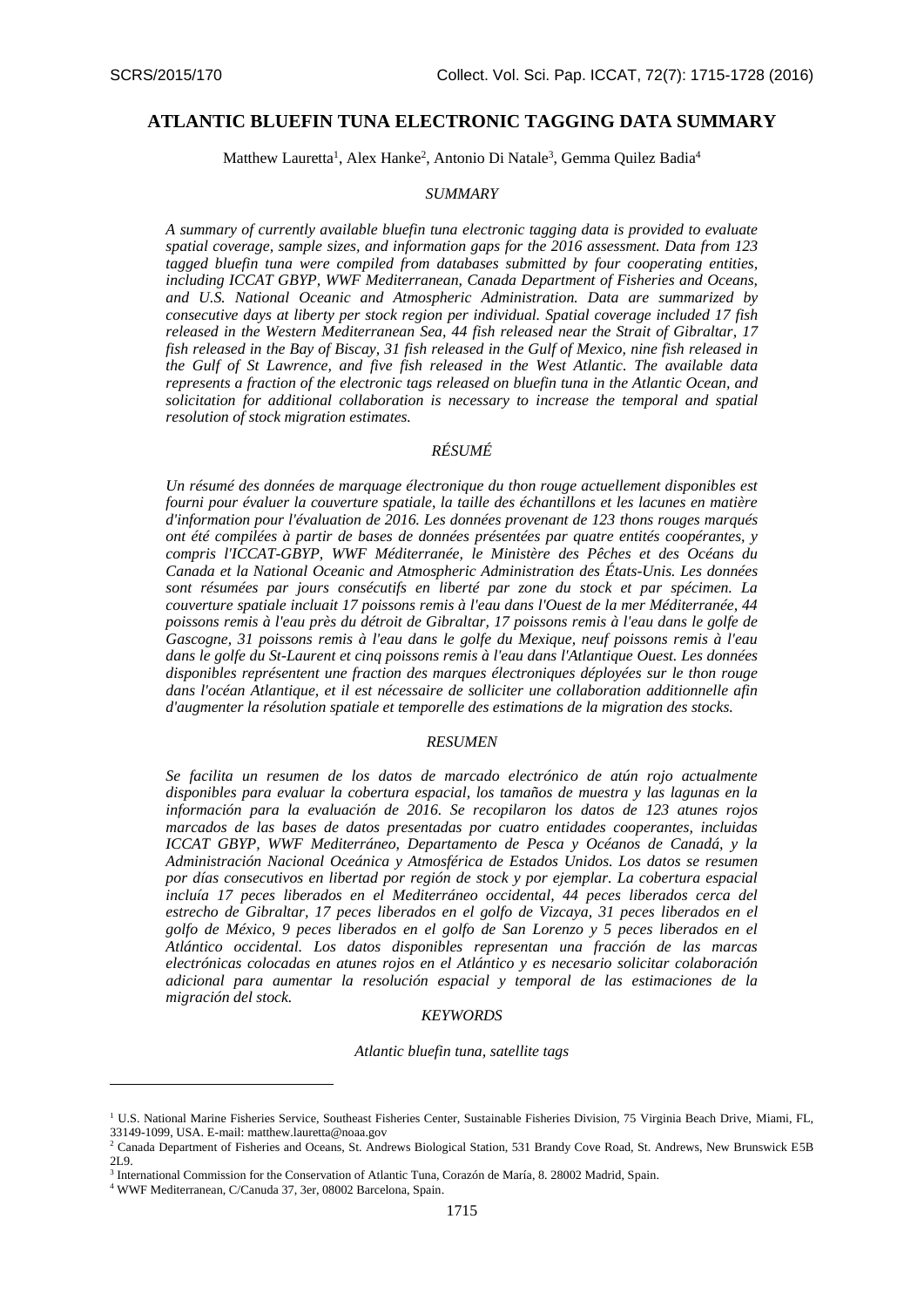## **1. Introduction**

Information on stock mixing rates is essential for the development of a combined East-West stock assessment model for Atlantic bluefin tuna. Electronic tagging data provide detailed information on individual migration patterns and stock mixing rates. The bluefin tuna tagging workgroup (2015 Bluefin Data Preparatory Meeting) determined a minimum standard for submission of electronic tagging data from cooperating scientists, in preparation for the 2016 benchmark assessment. The minimum format requested was a summary of consecutive days at liberty per stock region per individual. To date, three cooperating entities have submitted data for the 2016 benchmark assessment, and include, ICCAT GBYP (GBYP), Canada Department of Fisheries and Oceans (DFO), and U.S. National Oceanic and Atmospheric Administration (NOAA). A summary of the submitted data is provided, along with the R script used to generate the data summaries from detailed track information on mean daily location in degree decimals latitude and longitude.

#### **2. Materials and methods**

A call for submission of bluefin tuna electronic tagging data was made during the 2015 data preparatory meeting. Three aforementioned entities submitted data. Stock region was assigned to each individual's daily location based on a mean latitude and longitude in decimal degrees. Eight stock regions were defined during the 2015 Bluefin Data Prep Meeting and modified to 11 regions during the Species Group Meeting, shown in **Figure 1**. The coordinates of each region's boundary are listed in **Table 1**. An R script was written (**Appendix A**) to assign the stock region and aggregate individual track data into consecutive days per stock region, which was the minimum data resolution requested by the SCRS, and was deemed an acceptable format for data sharing by each of the contributing scientists. The data were compiled into a single database. Additional summaries of tag releases per stock region, distribution of days at liberty, and size structure of tagged individuals in the West Atlantic are also provided to evaluate the spatial and temporal coverage of tagged bluefin tuna, and identify potential data gaps for the 2016 assessment.

#### **3. Results and discussion**

Electronic tag data for 123 bluefin tuna were compiled from three submitted databases (GBYP, DFO, and NOAA). The majority of fish were tagged and released in the Strait of Gibraltar (44 fish), Gulf of Mexico (31 fish), Western Mediterranean (17 fish) and Bay of Biscay (17 fish) (**Table 2**). The size of individuals ranged 190 to 240 cm straight fork length, with the majority of fish between 200 and 240 cm straight fork length at release (**Figure 2**). Tag duration ranged from 10 to 370 days; however, days at liberty greater than 150 days were uncommon (**Figure 3**). The compiled database (**Table 3**) provides all of the currently available electronic tagging data for the 2016 assessment, but represents a fraction of the electronic tags released on bluefin tuna in the Atlantic Ocean. Solicitation for additional collaboration is necessary to increase the temporal and spatial resolution of stock migration estimates, particularly between the East and West Atlantic regions.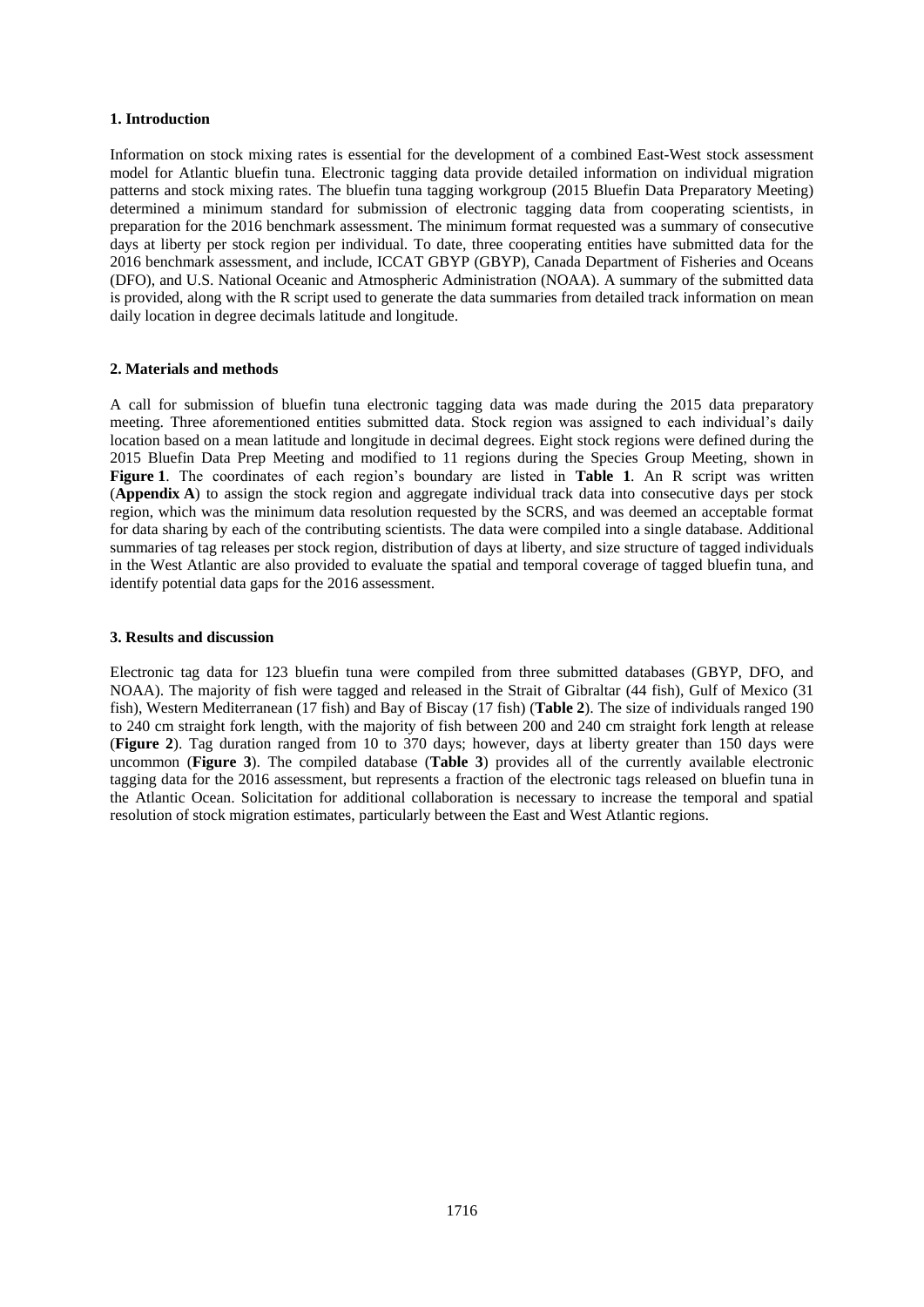| <b>Gulf of Mexico</b>  |                      |    |                                                    |    |                |                      |      |    |    |     |            |    |    |    |                                                                                                   |    |    |    |    |   |               |  |
|------------------------|----------------------|----|----------------------------------------------------|----|----------------|----------------------|------|----|----|-----|------------|----|----|----|---------------------------------------------------------------------------------------------------|----|----|----|----|---|---------------|--|
|                        |                      |    | -80 -88 -95 -100 -100 -85 -80                      |    |                |                      |      |    |    |     |            |    |    |    |                                                                                                   |    |    |    |    |   |               |  |
| 20                     | 20                   | 17 | 20                                                 | 35 | 35             | 25                   |      |    |    |     |            |    |    |    |                                                                                                   |    |    |    |    |   |               |  |
| Caribbean              |                      |    |                                                    |    |                |                      |      |    |    |     |            |    |    |    |                                                                                                   |    |    |    |    |   |               |  |
|                        |                      |    | $-83 - 75 - 75 - 65 - 65 - 55 - 55 - 70 - 95 - 88$ |    |                |                      |      |    |    | -80 | $-80 - 83$ |    |    |    |                                                                                                   |    |    |    |    |   |               |  |
| 30                     | - 30                 | 25 | 25                                                 | 20 | 20             | 0                    | 0    | 17 | 20 | 20  | 25         | 30 |    |    |                                                                                                   |    |    |    |    |   |               |  |
| Gulf of St. Lawrence   |                      |    |                                                    |    |                |                      |      |    |    |     |            |    |    |    |                                                                                                   |    |    |    |    |   |               |  |
|                        |                      |    | $-70$ $-70$ $-60$ $-55$ $-55$                      |    |                |                      |      |    |    |     |            |    |    |    |                                                                                                   |    |    |    |    |   |               |  |
|                        | 45 55                | 55 | 50                                                 | 45 |                |                      |      |    |    |     |            |    |    |    |                                                                                                   |    |    |    |    |   |               |  |
| <b>West Atlantic</b>   |                      |    |                                                    |    |                |                      |      |    |    |     |            |    |    |    |                                                                                                   |    |    |    |    |   |               |  |
|                        |                      |    |                                                    |    |                |                      |      |    |    |     |            |    |    |    | -70 -55 -55 -65 -65 -75 -75 -83 -85 -70 -55 -55 -60 -70 -80 -100 -100 -45 -45 -30 -30 -25 -25 -70 |    |    |    |    |   |               |  |
| $\Omega$               | 0                    | 20 | 20                                                 | 25 | 25             | 30                   | 30   | 35 | 45 | 45  | 50         | 55 | 55 | 50 | 60                                                                                                | 80 | 80 | 10 | 10 | 5 | $5 - 50 - 50$ |  |
| North Central Atlantic |                      |    |                                                    |    |                |                      |      |    |    |     |            |    |    |    |                                                                                                   |    |    |    |    |   |               |  |
|                        | $-30 - 45 - 45 - 30$ |    |                                                    |    |                |                      |      |    |    |     |            |    |    |    |                                                                                                   |    |    |    |    |   |               |  |
| 40                     | 40                   | 80 | 80                                                 |    |                |                      |      |    |    |     |            |    |    |    |                                                                                                   |    |    |    |    |   |               |  |
| South Central Atlantic |                      |    |                                                    |    |                |                      |      |    |    |     |            |    |    |    |                                                                                                   |    |    |    |    |   |               |  |
|                        | $-30 - 45 - 45 - 30$ |    |                                                    |    |                |                      |      |    |    |     |            |    |    |    |                                                                                                   |    |    |    |    |   |               |  |
| 10                     | 10                   | 40 | 40                                                 |    |                |                      |      |    |    |     |            |    |    |    |                                                                                                   |    |    |    |    |   |               |  |
| North East Atlantic    |                      |    |                                                    |    |                |                      |      |    |    |     |            |    |    |    |                                                                                                   |    |    |    |    |   |               |  |
| $-30$                  | 45                   | 45 | 15                                                 | 15 |                | $-15 - 15 - 30 - 30$ |      |    |    |     |            |    |    |    |                                                                                                   |    |    |    |    |   |               |  |
| 80                     | 80                   | 50 | 50                                                 | 60 | 60             | 50                   | 50   | 80 |    |     |            |    |    |    |                                                                                                   |    |    |    |    |   |               |  |
| <b>East Atlantic</b>   |                      |    |                                                    |    |                |                      |      |    |    |     |            |    |    |    |                                                                                                   |    |    |    |    |   |               |  |
|                        | $-30 - 30 - 15 - 15$ |    |                                                    | 15 | 15             | 5                    | $-5$ |    |    |     |            |    |    |    |                                                                                                   |    |    |    |    |   |               |  |
| 40                     | 50                   | 50 | 60                                                 | 60 | 50             | 50                   | 40   |    |    |     |            |    |    |    |                                                                                                   |    |    |    |    |   |               |  |
| South East Atlantic    |                      |    |                                                    |    |                |                      |      |    |    |     |            |    |    |    |                                                                                                   |    |    |    |    |   |               |  |
| $-30 - 30$             |                      |    | $-5 - 5$                                           | 20 |                | 20 -25 -25 -30       |      |    |    |     |            |    |    |    |                                                                                                   |    |    |    |    |   |               |  |
| 10                     | 40                   | 40 | 30                                                 |    | $30 - 50 - 50$ |                      | 5    | 5  |    |     |            |    |    |    |                                                                                                   |    |    |    |    |   |               |  |
| West Mediterranean     |                      |    |                                                    |    |                |                      |      |    |    |     |            |    |    |    |                                                                                                   |    |    |    |    |   |               |  |
| $-5$                   | $-5$                 | 5  | 23                                                 | 23 |                |                      |      |    |    |     |            |    |    |    |                                                                                                   |    |    |    |    |   |               |  |
| 30                     | 40                   | 50 | 50                                                 | 30 |                |                      |      |    |    |     |            |    |    |    |                                                                                                   |    |    |    |    |   |               |  |
| East Mediterranean     |                      |    |                                                    |    |                |                      |      |    |    |     |            |    |    |    |                                                                                                   |    |    |    |    |   |               |  |
| 23                     | 45                   | 45 | 23                                                 |    |                |                      |      |    |    |     |            |    |    |    |                                                                                                   |    |    |    |    |   |               |  |
| 50                     | 50                   | 30 | 30                                                 |    |                |                      |      |    |    |     |            |    |    |    |                                                                                                   |    |    |    |    |   |               |  |

**Table 1.** Atlantic bluefin tuna stock region boundary coordinates.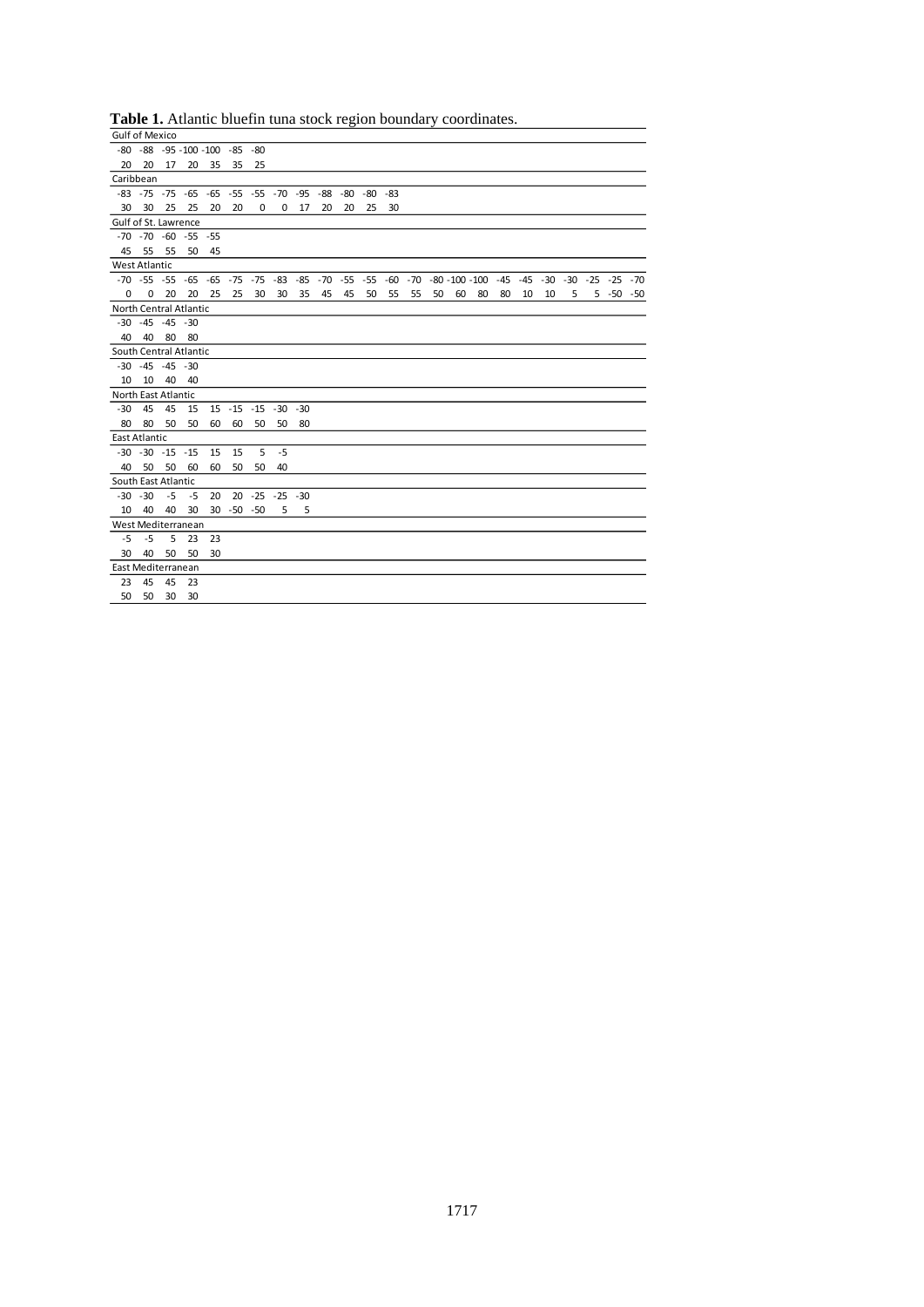**Table 2.** Electronic tag releases by stock region.

| <i>Stock Region</i>                     | Bluefin tuna electronic tag releases |
|-----------------------------------------|--------------------------------------|
| Gulf of Mexico                          | 31                                   |
| Gulf of St Lawrence                     | 9                                    |
| West Atlantic                           |                                      |
| Central Atlantic                        | $\theta$                             |
| East Atlantic (Bay of Biscay)           | 17                                   |
| Northeast Atlantic                      | $\theta$                             |
| East Atl/West Med (Strait of Gibraltar) | 44                                   |
| West Mediterranean                      | 17                                   |
| East Mediterranean                      |                                      |

**Table 3.** Atlantic bluefin tuna electronic tagging summarized data submitted by cooperating scientists.

| Investigator | Tag_ID | Species    | Length_cm | Weight_kg | Stock_Area | Start_Date | End_Date   | Days/Area      |
|--------------|--------|------------|-----------|-----------|------------|------------|------------|----------------|
| ICCAT_GBYP   | 120088 | <b>BFT</b> | 265       | NA        | SE_ATL     | 5/16/2012  | 6/20/2012  | 36             |
| ICCAT_GBYP   | 120081 | <b>BFT</b> | 203       | <b>NA</b> | SE_ATL     | 5/16/2012  | 5/19/2012  | $\overline{4}$ |
| ICCAT_GBYP   | 120081 | <b>BFT</b> | 203       | <b>NA</b> | W_MED      | 5/20/2012  | 6/20/2012  | 32             |
| ICCAT_GBYP   | 120084 | <b>BFT</b> | 238       | <b>NA</b> | SE_ATL     | 5/16/2012  | 6/24/2012  | 40             |
| ICCAT_GBYP   | 120086 | <b>BFT</b> | 206       | <b>NA</b> | SE ATL     | 5/16/2012  | 5/18/2012  | 3              |
| ICCAT_GBYP   | 120086 | <b>BFT</b> | 206       | NA        | W_MED      | 5/19/2012  | 6/21/2012  | 34             |
| ICCAT_GBYP   | 120089 | <b>BFT</b> | 241       | <b>NA</b> | SE_ATL     | 5/16/2012  | 6/1/2012   | 17             |
| ICCAT_GBYP   | 120087 | <b>BFT</b> | NA        | 260       | SE_ATL     | 5/16/2012  | 5/18/2012  | 3              |
| ICCAT_GBYP   | 120087 | <b>BFT</b> | <b>NA</b> | 260       | W_MED      | 5/19/2012  | 6/1/2012   | 14             |
| ICCAT_GBYP   | 120085 | <b>BFT</b> | NA        | 190       | SE_ATL     | 5/16/2012  | 5/19/2012  | 4              |
| ICCAT_GBYP   | 120085 | <b>BFT</b> | <b>NA</b> | 190       | W_MED      | 5/20/2012  | 5/29/2012  | 10             |
| ICCAT_GBYP   | 120091 | <b>BFT</b> | 126       | <b>NA</b> | SE_ATL     | 10/13/2012 | 10/13/2012 | $\mathbf{1}$   |
| ICCAT_GBYP   | 120091 | <b>BFT</b> | 126       | <b>NA</b> | W_MED      | 10/14/2012 | 11/11/2012 | 29             |
| ICCAT_GBYP   | 120092 | <b>BFT</b> | 126       | <b>NA</b> | SE_ATL     | 10/13/2012 | 10/13/2012 | $\mathbf{1}$   |
| ICCAT_GBYP   | 120092 | <b>BFT</b> | 126       | NA        | W_MED      | 10/14/2012 | 12/10/2012 | 58             |
| ICCAT_GBYP   | 120092 | <b>BFT</b> | 126       | <b>NA</b> | SE_ATL     | 12/11/2012 | 3/9/2013   | 89             |
| ICCAT_GBYP   | 120092 | <b>BFT</b> | 126       | NA        | W_MED      | 3/10/2013  | 3/15/2013  | 6              |
| ICCAT_GBYP   | 120092 | <b>BFT</b> | 126       | <b>NA</b> | SE_ATL     | 3/16/2013  | 3/17/2013  | 2              |
| ICCAT_GBYP   | 120092 | <b>BFT</b> | 126       | <b>NA</b> | W_MED      | 3/18/2013  | 3/22/2013  | 5              |
| ICCAT_GBYP   | 120093 | <b>BFT</b> | 124       | <b>NA</b> | SE_ATL     | 11/14/2012 | 11/14/2012 | $\mathbf{1}$   |
| ICCAT_GBYP   | 120093 | <b>BFT</b> | 124       | <b>NA</b> | W_MED      | 11/15/2012 | 8/16/2013  | 275            |
| ICCAT_GBYP   | 120094 | <b>BFT</b> | 124       | <b>NA</b> | SE_ATL     | 11/10/2012 | 11/11/2012 | 2              |
| ICCAT_GBYP   | 120094 | <b>BFT</b> | 124       | <b>NA</b> | W MED      | 11/12/2012 | 11/16/2012 | 5              |
| ICCAT_GBYP   | 120094 | <b>BFT</b> | 124       | NA        | SE_ATL     | 11/17/2012 | 2/6/2013   | 82             |
| ICCAT_GBYP   | 120094 | <b>BFT</b> | 124       | <b>NA</b> | W_MED      | 2/7/2013   | 4/17/2013  | 70             |
| ICCAT_GBYP   | 120094 | <b>BFT</b> | 124       | NA        | SE_ATL     | 4/18/2013  | 4/20/2013  | 3              |
| ICCAT_GBYP   | 120094 | <b>BFT</b> | 124       | <b>NA</b> | W_MED      | 4/21/2013  | 6/26/2013  | 67             |
| ICCAT_GBYP   | 120095 | BFT        | 96        | NA        | W_MED      | 10/1/2012  | 1/30/2013  | 122            |
| ICCAT_GBYP   | 120096 | <b>BFT</b> | 115       | <b>NA</b> | SE_ATL     | 10/31/2012 | 11/15/2012 | 16             |
| ICCAT_GBYP   | 120097 | BFT        | 102       | <b>NA</b> | W_MED      | 10/2/2012  | 5/28/2013  | 239            |
| ICCAT_GBYP   | 120100 | <b>BFT</b> | 94        | NA        | SE_ATL     | 10/14/2012 | 10/14/2012 | $\mathbf{1}$   |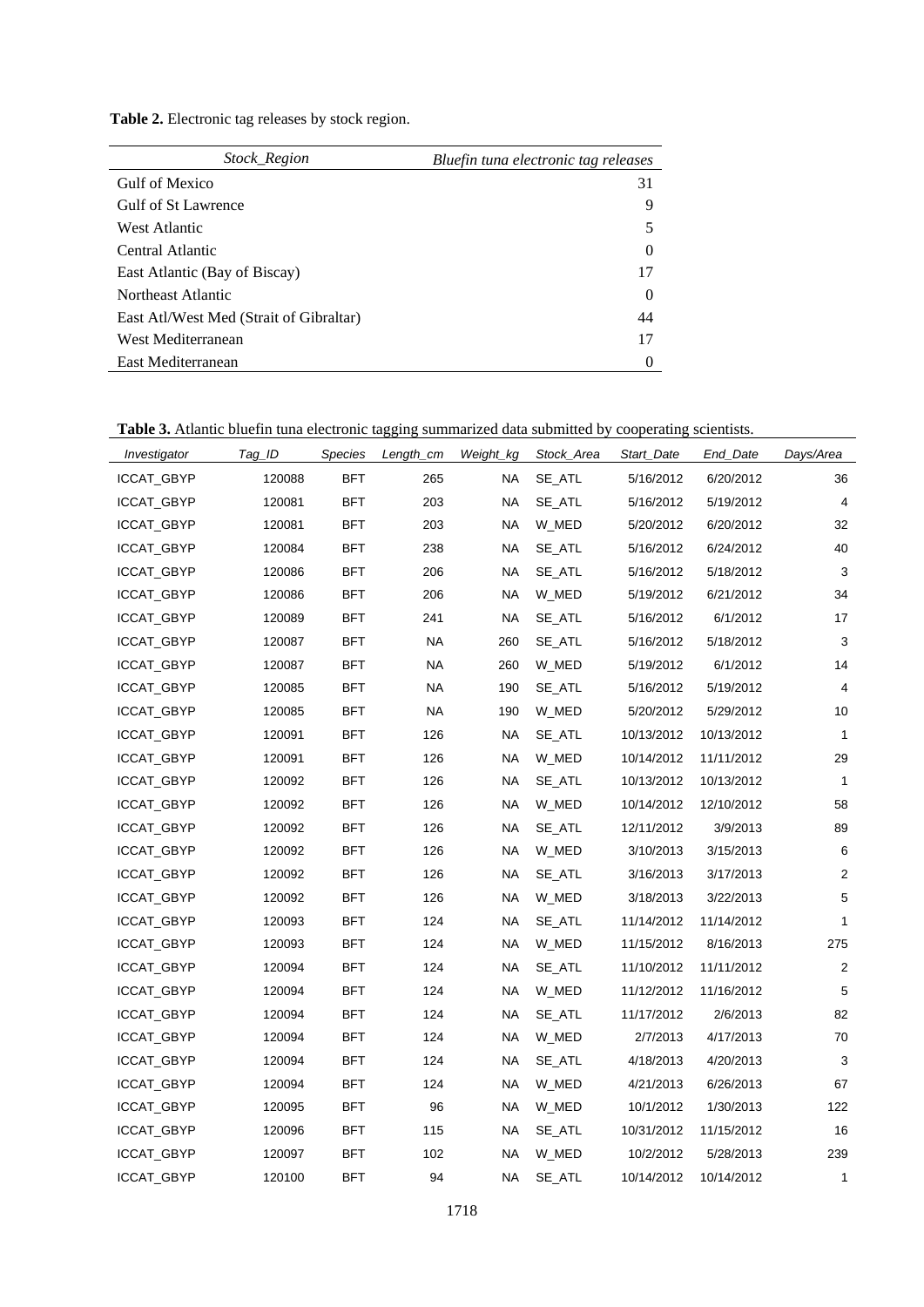|  |  |  |  |  |  | Table 3. Atlantic bluefin tuna electronic tagging summarized data submitted by cooperating scientists |  |  |
|--|--|--|--|--|--|-------------------------------------------------------------------------------------------------------|--|--|
|--|--|--|--|--|--|-------------------------------------------------------------------------------------------------------|--|--|

| Investigator      | Tag_ID | Species    | Length_cm | Weight_kg | Stock_Area          | Start_Date | End_Date   | Days/Area      |
|-------------------|--------|------------|-----------|-----------|---------------------|------------|------------|----------------|
| ICCAT_GBYP        | 120100 | <b>BFT</b> | 94        | <b>NA</b> | W_MED               | 10/15/2012 | 12/13/2012 | 60             |
| ICCAT_GBYP        | 120103 | <b>BFT</b> | 129       | <b>NA</b> | SE ATL              | 10/20/2012 | 10/20/2012 | 1              |
| ICCAT_GBYP        | 120103 | <b>BFT</b> | 129       | ΝA        | W_MED               | 10/21/2012 | 5/6/2013   | 198            |
| ICCAT_GBYP        | 120105 | <b>BFT</b> | 124       | <b>NA</b> | SE ATL              | 10/13/2012 | 10/13/2012 | $\mathbf{1}$   |
| ICCAT_GBYP        | 120105 | <b>BFT</b> | 124       | <b>NA</b> | W_MED               | 10/14/2012 | 10/30/2012 | 17             |
| ICCAT_GBYP        | 120105 | <b>BFT</b> | 124       | <b>NA</b> | SE_ATL              | 10/31/2012 | 11/12/2012 | 13             |
| ICCAT_GBYP        | 120105 | <b>BFT</b> | 124       | <b>NA</b> | W_MED               | 11/13/2012 | 11/21/2012 | 9              |
| ICCAT_GBYP        | 120107 | <b>BFT</b> | 99        | <b>NA</b> | SE ATL              | 11/9/2012  | 11/9/2012  | 1              |
| ICCAT_GBYP        | 120107 | <b>BFT</b> | 99        | <b>NA</b> | W_MED               | 11/10/2012 | 5/3/2013   | 175            |
| ICCAT_GBYP        | 120108 | <b>BFT</b> | 115       | <b>NA</b> | SE_ATL              | 10/21/2012 | 5/12/2013  | 204            |
| ICCAT_GBYP        | 120108 | <b>BFT</b> | 115       | <b>NA</b> | W_MED               | 5/13/2013  | 5/20/2013  | 8              |
| ICCAT_GBYP        | 120109 | <b>BFT</b> | 107       | <b>NA</b> | SE_ATL              | 10/12/2012 | 10/12/2012 | 1              |
| ICCAT_GBYP        | 120109 | <b>BFT</b> | 107       | <b>NA</b> | W_MED               | 10/13/2012 | 12/26/2012 | 75             |
| ICCAT_GBYP        | 120109 | <b>BFT</b> | 107       | <b>NA</b> | SE ATL              | 12/27/2012 | 5/4/2013   | 129            |
| ICCAT_GBYP        | 120109 | <b>BFT</b> | 107       | ΝA        | W_MED               | 5/5/2013   | 5/8/2013   | 4              |
| ICCAT_GBYP        | 120110 | <b>BFT</b> | 105       | <b>NA</b> | SE ATL              | 10/14/2012 | 10/14/2012 | 1              |
| ICCAT_GBYP        | 120110 | <b>BFT</b> | 105       | <b>NA</b> | W_MED               | 10/15/2012 | 6/25/2013  | 254            |
| ICCAT_GBYP        | 120111 | <b>BFT</b> | 113       | <b>NA</b> | SE_ATL              | 10/12/2012 | 10/12/2012 | 1              |
| ICCAT_GBYP        | 120111 | <b>BFT</b> | 113       | <b>NA</b> | W_MED               | 10/13/2012 | 12/31/2012 | 80             |
| ICCAT_GBYP        | 120112 | <b>BFT</b> | 99        | <b>NA</b> | W_MED               | 10/2/2012  | 12/16/2012 | 76             |
| ICCAT_GBYP        | 120113 | <b>BFT</b> | 94        | <b>NA</b> | W_MED               | 10/8/2012  | 12/24/2012 | 78             |
| ICCAT_GBYP        | 120114 | <b>BFT</b> | 108       | <b>NA</b> | E_ATL               | 8/18/1912  | 9/19/2012  | 33             |
| ICCAT_GBYP        | 120115 | <b>BFT</b> | 105       | <b>NA</b> | $E$ <sub>_ATL</sub> | 8/18/2012  | 12/21/2012 | 126            |
| ICCAT_GBYP        | 120116 | <b>BFT</b> | 105       | <b>NA</b> | E_ATL               | 8/18/2012  | 11/11/2012 | 86             |
| ICCAT_GBYP        | 120117 | <b>BFT</b> | 105       | <b>NA</b> | E_ATL               | 8/7/2012   | 9/28/2012  | 53             |
| ICCAT_GBYP        | 120118 | <b>BFT</b> | 105       | <b>NA</b> | E_ATL               | 8/18/2012  | 9/24/2012  | 38             |
| ICCAT_GBYP        | 120119 | <b>BFT</b> | 105       | <b>NA</b> | $E$ <sub>_ATL</sub> | 8/18/2012  | 10/7/2012  | 51             |
| ICCAT_GBYP        | 120119 | <b>BFT</b> | 105       | <b>NA</b> | W_MED               | 10/8/2012  | 10/8/2012  | 1              |
| ICCAT_GBYP        | 120119 | <b>BFT</b> | 105       | ΝA        | E_ATL               | 10/9/2012  | 10/11/2012 | 3              |
| ICCAT_GBYP        | 120121 | <b>BFT</b> | 107       | <b>NA</b> | $E_ATL$             | 8/7/2012   | 1/13/2013  | 160            |
| <b>ICCAT GBYP</b> | 120121 | <b>BFT</b> | 107       | <b>NA</b> | SE_ATL              | 1/14/2013  | 2/10/2013  | 28             |
| ICCAT_GBYP        | 120121 | <b>BFT</b> | 107       | <b>NA</b> | $E_ATL$             | 2/11/2013  | 7/4/2013   | 144            |
| ICCAT_GBYP        | 120121 | <b>BFT</b> | 107       | ΝA        | SE_ATL              | 7/5/2013   | 7/22/2013  | 18             |
| ICCAT_GBYP        | 120121 | <b>BFT</b> | 107       | <b>NA</b> | $E_ATL$             | 7/23/2013  | 7/31/2013  | 9              |
| ICCAT_GBYP        | 120121 | <b>BFT</b> | 107       | ΝA        | SE_ATL              | 8/1/2013   | 8/2/2013   | $\overline{2}$ |
| ICCAT_GBYP        | 120123 | <b>BFT</b> | 105       | <b>NA</b> | $E_ATL$             | 8/18/2012  | 10/1/2012  | 45             |
| ICCAT_GBYP        | 120126 | <b>BFT</b> | 106       | ΝA        | $E_ATL$             | 8/18/2012  | 12/12/2012 | 117            |
| ICCAT_GBYP        | 120125 | <b>BFT</b> | 107       | <b>NA</b> | $E_ATL$             | 8/18/2012  | 10/19/2012 | 63             |
| ICCAT_GBYP        | 120127 | <b>BFT</b> | 101       | <b>NA</b> | SE_ATL              | 10/13/2012 | 10/13/2012 | 1              |
| ICCAT_GBYP        | 120127 | <b>BFT</b> | 101       | <b>NA</b> | W_MED               | 10/14/2012 | 11/15/2012 | 33             |
| ICCAT_GBYP        | 120127 | <b>BFT</b> | 101       | ΝA        | SE_ATL              | 11/16/2012 | 3/19/2013  | 124            |
| ICCAT_GBYP        | 120127 | <b>BFT</b> | 101       | <b>NA</b> | W_MED               | 3/20/2013  | 6/10/2013  | 83             |
| ICCAT_GBYP        | 120128 | <b>BFT</b> | 127       | <b>NA</b> | SE_ATL              | 10/16/2012 | 10/16/2012 | 1              |
| ICCAT_GBYP        | 120128 | <b>BFT</b> | 127       | <b>NA</b> | W_MED               | 10/17/2012 | 12/3/2012  | 48             |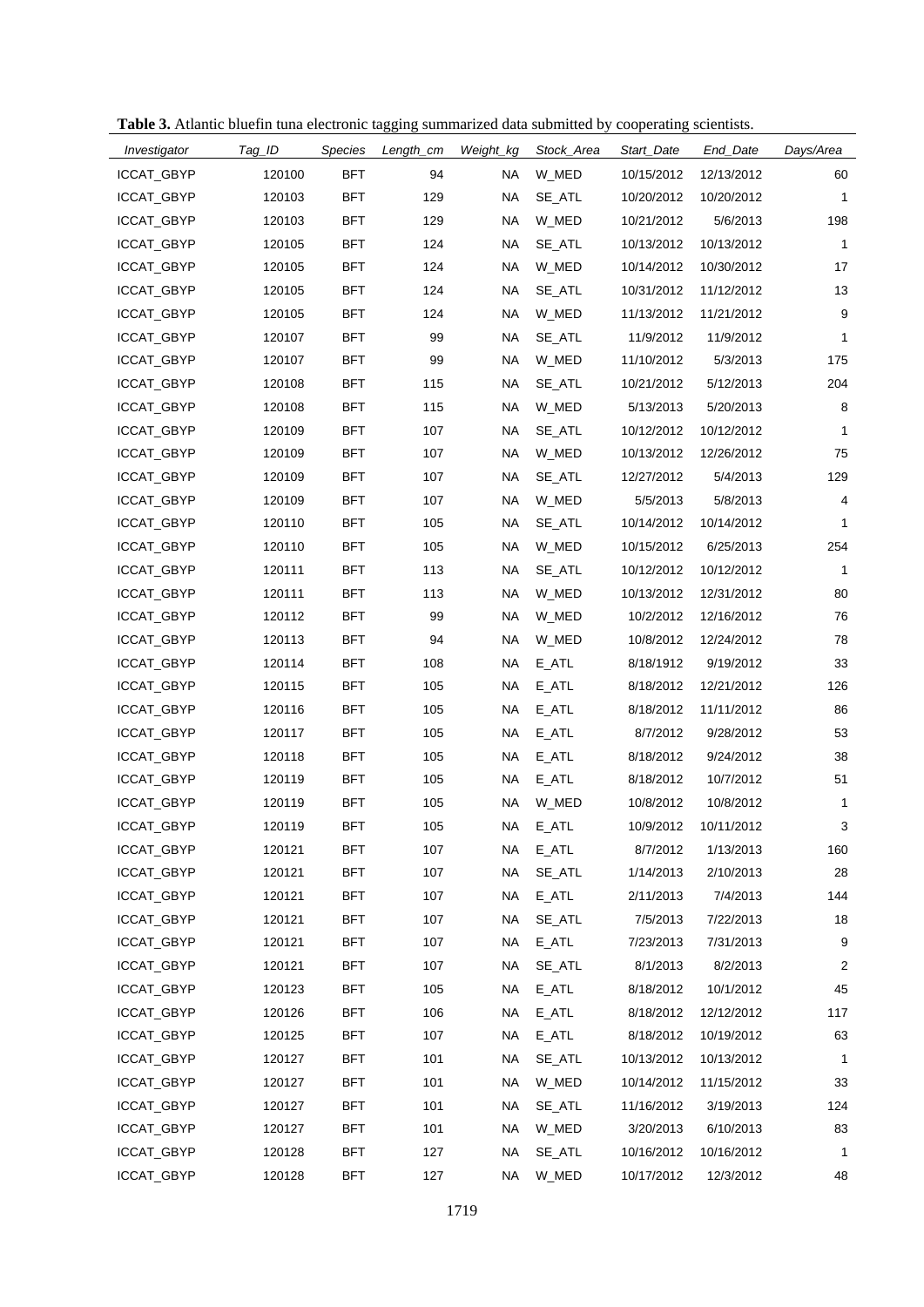|  |  |  |  |  |  | Table 3. Atlantic bluefin tuna electronic tagging summarized data submitted by cooperating scientists |  |  |
|--|--|--|--|--|--|-------------------------------------------------------------------------------------------------------|--|--|
|--|--|--|--|--|--|-------------------------------------------------------------------------------------------------------|--|--|

| Investigator      | Tag_ID | Species    | Length_cm | Weight_kg | Stock_Area          | Start_Date | End_Date   | Days/Area      |
|-------------------|--------|------------|-----------|-----------|---------------------|------------|------------|----------------|
| ICCAT_GBYP        | 120128 | <b>BFT</b> | 127       | ΝA        | SE_ATL              | 12/4/2012  | 1/15/2013  | 43             |
| ICCAT_GBYP        | 130543 | <b>BFT</b> | 245       | <b>NA</b> | SE ATL              | 5/20/2013  | 6/11/2013  | 23             |
| ICCAT_GBYP        | 130543 | <b>BFT</b> | 245       | <b>NA</b> | W_MED               | 6/12/2013  | 7/17/2013  | 36             |
| ICCAT_GBYP        | 130543 | <b>BFT</b> | 245       | <b>NA</b> | SE_ATL              | 7/18/2013  | 7/18/2013  | $\mathbf{1}$   |
| ICCAT_GBYP        | 130545 | <b>BFT</b> | 232       | <b>NA</b> | SE_ATL              | 5/20/2013  | 6/2/2013   | 14             |
| ICCAT_GBYP        | 130546 | <b>BFT</b> | 240       | <b>NA</b> | SE_ATL              | 5/20/2013  | 7/17/2013  | 59             |
| ICCAT_GBYP        | 130546 | <b>BFT</b> | 240       | <b>NA</b> | E_ATL               | 7/18/2013  | 7/26/2013  | 9              |
| ICCAT_GBYP        | 130546 | <b>BFT</b> | 240       | <b>NA</b> | NE_ATL              | 7/27/2013  | 7/29/2013  | 3              |
| ICCAT_GBYP        | 130546 | BFT        | 240       | <b>NA</b> | E ATL               | 7/30/2013  | 10/7/2013  | 70             |
| ICCAT_GBYP        | 130547 | <b>BFT</b> | 235       | <b>NA</b> | SE_ATL              | 5/20/2013  | 6/19/2013  | 31             |
| ICCAT_GBYP        | 130547 | <b>BFT</b> | 235       | <b>NA</b> | E_ATL               | 6/20/2013  | 7/6/2013   | 17             |
| ICCAT_GBYP        | 130547 | <b>BFT</b> | 235       | <b>NA</b> | NE_ATL              | 7/7/2013   | 7/24/2013  | 18             |
| ICCAT_GBYP        | 130548 | <b>BFT</b> | 227       | <b>NA</b> | SE_ATL              | 5/20/2013  | 6/2/2013   | 14             |
| ICCAT_GBYP        | 130548 | <b>BFT</b> | 227       | <b>NA</b> | W_MED               | 6/3/2013   | 6/13/2013  | 11             |
| ICCAT_GBYP        | 130548 | <b>BFT</b> | 227       | <b>NA</b> | SE_ATL              | 6/14/2013  | 7/1/2013   | 18             |
| ICCAT_GBYP        | 130550 | <b>BFT</b> | 240       | <b>NA</b> | SE_ATL              | 5/21/2013  | 5/21/2013  | $\mathbf{1}$   |
| ICCAT_GBYP        | 130550 | <b>BFT</b> | 240       | <b>NA</b> | W MED               | 5/22/2013  | 7/3/2013   | 43             |
| ICCAT_GBYP        | 130550 | <b>BFT</b> | 240       | <b>NA</b> | SE_ATL              | 7/4/2013   | 7/19/2013  | 16             |
| ICCAT_GBYP        | 130551 | <b>BFT</b> | 212       | <b>NA</b> | SE_ATL              | 5/21/2013  | 5/22/2013  | $\overline{2}$ |
| ICCAT_GBYP        | 130551 | <b>BFT</b> | 212       | <b>NA</b> | W_MED               | 5/23/2013  | 9/6/2013   | 107            |
| ICCAT_GBYP        | 130552 | BFT        | 220       | <b>NA</b> | SE_ATL              | 5/21/2013  | 5/27/2013  | $\overline{7}$ |
| ICCAT_GBYP        | 130552 | <b>BFT</b> | 220       | <b>NA</b> | W_MED               | 5/28/2013  | 6/1/2013   | 5              |
| ICCAT_GBYP        | 130553 | <b>BFT</b> | 105       | <b>NA</b> | W_MED               | 7/11/2013  | 11/2/2013  | 115            |
| ICCAT_GBYP        | 130554 | <b>BFT</b> | 105       | <b>NA</b> | W_MED               | 7/11/2013  | 9/25/2013  | 77             |
| ICCAT_GBYP        | 130555 | <b>BFT</b> | 103       | <b>NA</b> | W_MED               | 7/11/2013  | 9/1/2013   | 53             |
| ICCAT_GBYP        | 130556 | <b>BFT</b> | 102       | <b>NA</b> | W MED               | 7/11/2013  | 1/3/2014   | 177            |
| ICCAT_GBYP        | 130558 | BFT        | 100       | <b>NA</b> | W_MED               | 7/11/2013  | 9/14/2013  | 66             |
| ICCAT_GBYP        | 130560 | <b>BFT</b> | 122       | <b>NA</b> | SE_ATL              | 10/13/2013 | 10/14/2013 | 2              |
| ICCAT_GBYP        | 130560 | <b>BFT</b> | 122       | ΝA        | W_MED               | 10/15/2013 | 12/19/2013 | 66             |
| <b>ICCAT GBYP</b> | 130560 | <b>BFT</b> | 122       | <b>NA</b> | SE_ATL              | 12/20/2013 | 12/20/2013 | $\mathbf{1}$   |
| ICCAT_GBYP        | 130561 | <b>BFT</b> | 59        | <b>NA</b> | $E_ATL$             | 7/26/2013  | 10/29/2013 | 96             |
| ICCAT_GBYP        | 130562 | <b>BFT</b> | 60        | <b>NA</b> | $E_ATL$             | 7/26/2013  | 9/6/2013   | 43             |
| <b>ICCAT GBYP</b> | 130563 | BFT        | 60        | NA.       | $E$ <sub>_ATL</sub> | 7/26/2013  | 10/10/2013 | 77             |
| ICCAT_GBYP        | 130564 | <b>BFT</b> | 56        | <b>NA</b> | $E_ATL$             | 7/26/2013  | 9/4/2013   | 41             |
| ICCAT_GBYP        | 130565 | <b>BFT</b> | 63        | NA.       | $E_ATL$             | 7/26/2013  | 8/31/2013  | 37             |
| ICCAT_GBYP        | 130566 | <b>BFT</b> | 100       | <b>NA</b> | $E_ATL$             | 7/26/2013  | 9/10/2013  | 47             |
| ICCAT_GBYP        | 130567 | <b>BFT</b> | 98        | NA.       | $E_ATL$             | 7/26/2013  | 9/22/2013  | 59             |
| ICCAT_GBYP        | 130569 | <b>BFT</b> | 118       | <b>NA</b> | SE_ATL              | 9/30/2013  | 10/1/2013  | 2              |
| ICCAT_GBYP        | 130569 | <b>BFT</b> | 118       | NA.       | W_MED               | 10/2/2013  | 1/4/2014   | 95             |
| ICCAT_GBYP        | 130568 | BFT        | 114       | <b>NA</b> | SE_ATL              | 9/24/2013  | 9/26/2013  | 3              |
| ICCAT_GBYP        | 130568 | <b>BFT</b> | 114       | NA.       | W_MED               | 9/27/2013  | 10/3/2013  | 7              |
| ICCAT_GBYP        | 130568 | BFT        | 114       | <b>NA</b> | SE_ATL              | 10/4/2013  | 10/31/2013 | 28             |
| ICCAT_GBYP        | 130568 | <b>BFT</b> | 114       | <b>NA</b> | W_MED               | 11/1/2013  | 12/11/2013 | 41             |
| ICCAT_GBYP        | 130568 | BFT        | 114       | <b>NA</b> | SE_ATL              | 12/12/2013 | 4/17/2014  | 127            |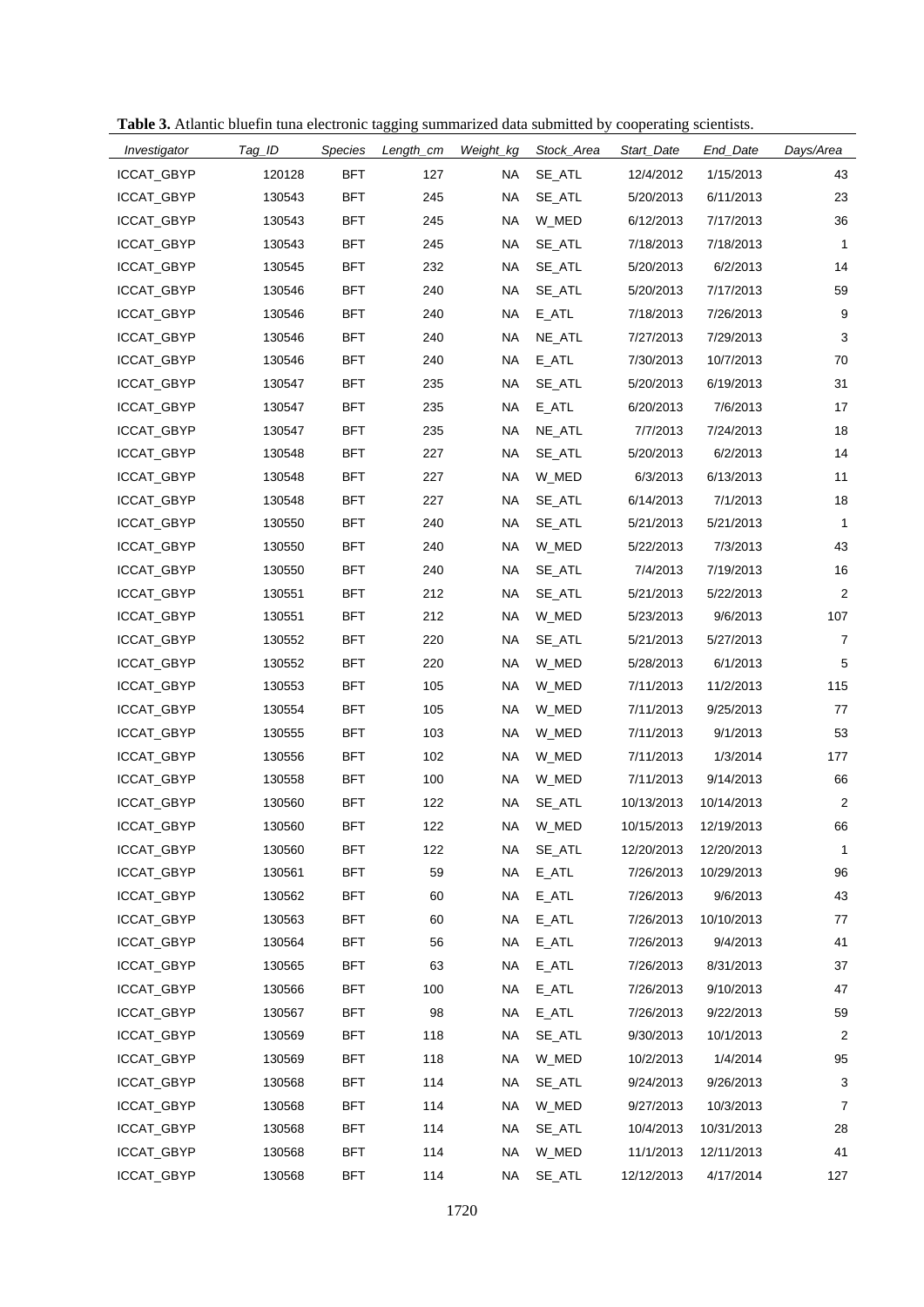| Investigator | Tag_ID | Species    | Length_cm | Weight_kg | Stock_Area | Start_Date | End_Date   | Days/Area    |
|--------------|--------|------------|-----------|-----------|------------|------------|------------|--------------|
| ICCAT_GBYP   | 130568 | <b>BFT</b> | 114       | NA        | W_MED      | 4/18/2014  | 4/30/2014  | 13           |
| ICCAT_GBYP   | 130570 | <b>BFT</b> | 121       | NA        | SE_ATL     | 9/24/2013  | 9/24/2013  | $\mathbf{1}$ |
| ICCAT_GBYP   | 130570 | <b>BFT</b> | 121       | NA        | W_MED      | 9/25/2013  | 11/2/2013  | 39           |
| ICCAT_GBYP   | 130570 | BFT        | 121       | NA        | SE_ATL     | 11/3/2013  | 6/10/2014  | 220          |
| ICCAT_GBYP   | 130570 | <b>BFT</b> | 121       | NA        | W_MED      | 6/11/2014  | 7/4/2014   | 24           |
| ICCAT_GBYP   | 130570 | BFT        | 121       | NA        | SE_ATL     | 7/5/2014   | 8/27/2014  | 54           |
| ICCAT_GBYP   | 130572 | <b>BFT</b> | 124       | <b>NA</b> | SE_ATL     | 10/4/2013  | 10/4/2013  | $\mathbf{1}$ |
| ICCAT_GBYP   | 130572 | BFT        | 124       | NA        | W_MED      | 10/5/2013  | 4/22/2014  | 200          |
| <b>WWF</b>   | 97466  | <b>BFT</b> | 260       | NA        | SE_ATL     | 5/26/2011  | 7/19/2011  | 55           |
| <b>WWF</b>   | 97462  | BFT        | 210       | NA        | SE_ATL     | 5/27/2011  | 5/29/2011  | $\sqrt{3}$   |
| <b>WWF</b>   | 97462  | <b>BFT</b> | 210       | NA        | W_MED      | 5/30/2011  | 7/22/2011  | 54           |
| <b>WWF</b>   | 97462  | <b>BFT</b> | 210       | NA        | SE_ATL     | 7/23/2011  | 8/8/2011   | 17           |
| <b>WWF</b>   | 97462  | <b>BFT</b> | 210       | NA        | E_ATL      | 8/9/2011   | 10/14/2011 | 67           |
| <b>WWF</b>   | 97462  | <b>BFT</b> | 210       | NA        | NE_ATL     | 10/15/2011 | 10/25/2011 | 11           |
| <b>WWF</b>   | 97462  | <b>BFT</b> | 210       | NA        | E_ATL      | 10/26/2011 | 11/18/2011 | 24           |
| <b>WWF</b>   | 97462  | <b>BFT</b> | 210       | NA        | NE_ATL     | 11/19/2011 | 11/27/2011 | 9            |
| <b>WWF</b>   | 97462  | <b>BFT</b> | 210       | NA        | E_ATL      | 11/28/2011 | 12/11/2011 | 14           |
| <b>WWF</b>   | 97462  | BFT        | 210       | NA        | NC_ATL     | 12/12/2011 | 1/2/2012   | 22           |
| <b>WWF</b>   | 97462  | <b>BFT</b> | 210       | <b>NA</b> | $E_ATL$    | 1/3/2012   | 1/10/2012  | 8            |
| <b>WWF</b>   | 97462  | BFT        | 210       | NA        | NE_ATL     | 1/11/2012  | 1/23/2012  | 13           |
| <b>WWF</b>   | 97462  | <b>BFT</b> | 210       | <b>NA</b> | E_ATL      | 1/24/2012  | 2/9/2012   | 17           |
| <b>WWF</b>   | 97462  | BFT        | 210       | NA        | SE_ATL     | 2/10/2012  | 2/10/2012  | $\mathbf{1}$ |
| <b>WWF</b>   | 97462  | <b>BFT</b> | 210       | <b>NA</b> | $E_ATL$    | 2/11/2012  | 2/11/2012  | $\mathbf{1}$ |
| <b>WWF</b>   | 97462  | <b>BFT</b> | 210       | NA        | SE_ATL     | 2/12/2012  | 3/22/2012  | 40           |
| <b>WWF</b>   | 86243  | <b>BFT</b> | 237       | NA        | SE_ATL     | 5/27/2011  | 7/18/2011  | 53           |
| <b>WWF</b>   | 114009 | BFT        | 254       | NA        | SE_ATL     | 5/16/2012  | 10/18/2012 | 156          |
| <b>WWF</b>   | 114009 | <b>BFT</b> | 254       | <b>NA</b> | $E_ATL$    | 10/19/2012 | 10/30/2012 | 12           |
| <b>WWF</b>   | 114009 | BFT        | 254       | NA        | SE_ATL     | 10/31/2012 | 11/9/2012  | 10           |
| <b>WWF</b>   | 114009 | BFT        | 254       | <b>NA</b> | $E_ATL$    | 11/10/2012 | 11/10/2012 | 1            |
| <b>WWF</b>   | 114009 | <b>BFT</b> | 254       | NA        | NC_ATL     | 11/11/2012 | 11/24/2012 | 14           |
| <b>WWF</b>   | 114009 | <b>BFT</b> | 254       | NA        | SC_ATL     | 11/25/2012 | 12/30/2012 | 36           |
| <b>WWF</b>   | 114009 | <b>BFT</b> | 254       | NA        | SE_ATL     | 12/31/2012 | 1/19/2013  | 20           |
| <b>WWF</b>   | 114007 | <b>BFT</b> | 247       | <b>NA</b> | SE_ATL     | 5/16/2012  | 5/16/2012  | 1            |
| <b>WWF</b>   | 114007 | <b>BFT</b> | 247       | <b>NA</b> | W_MED      | 5/17/2012  | 7/13/2012  | 58           |
| <b>WWF</b>   | 114007 | <b>BFT</b> | 247       | <b>NA</b> | SE_ATL     | 7/14/2012  | 9/2/2012   | 51           |
| <b>WWF</b>   | 114007 | <b>BFT</b> | 247       | <b>NA</b> | $E_ATL$    | 9/3/2012   | 9/17/2012  | 15           |
| <b>WWF</b>   | 66694  | <b>BFT</b> | 251       | <b>NA</b> | SE_ATL     | 5/14/2012  | 5/17/2012  | 4            |
| <b>WWF</b>   | 66694  | <b>BFT</b> | 251       | <b>NA</b> | W_MED      | 5/18/2012  | 6/5/2012   | 19           |
| <b>WWF</b>   | 118756 | <b>BFT</b> | 243       | <b>NA</b> | SE_ATL     | 5/16/2012  | 6/20/2012  | 36           |
| <b>WWF</b>   | 118756 | <b>BFT</b> | 243       | <b>NA</b> | E_ATL      | 6/21/2012  | 9/8/2012   | 80           |
| <b>WWF</b>   | 118756 | <b>BFT</b> | 243       | <b>NA</b> | NC_ATL     | 9/9/2012   | 9/13/2012  | 5            |
| <b>WWF</b>   | 118756 | <b>BFT</b> | 243       | <b>NA</b> | $E_ATL$    | 9/14/2012  | 9/14/2012  | 1            |
| <b>WWF</b>   | 118756 | <b>BFT</b> | 243       | <b>NA</b> | NC_ATL     | 9/15/2012  | 9/17/2012  | 3            |
| <b>WWF</b>   | 118756 | <b>BFT</b> | 243       | NA        | SC_ATL     | 9/18/2012  | 10/4/2012  | 17           |

**Table 3.** Atlantic bluefin tuna electronic tagging summarized data submitted by cooperating scientists.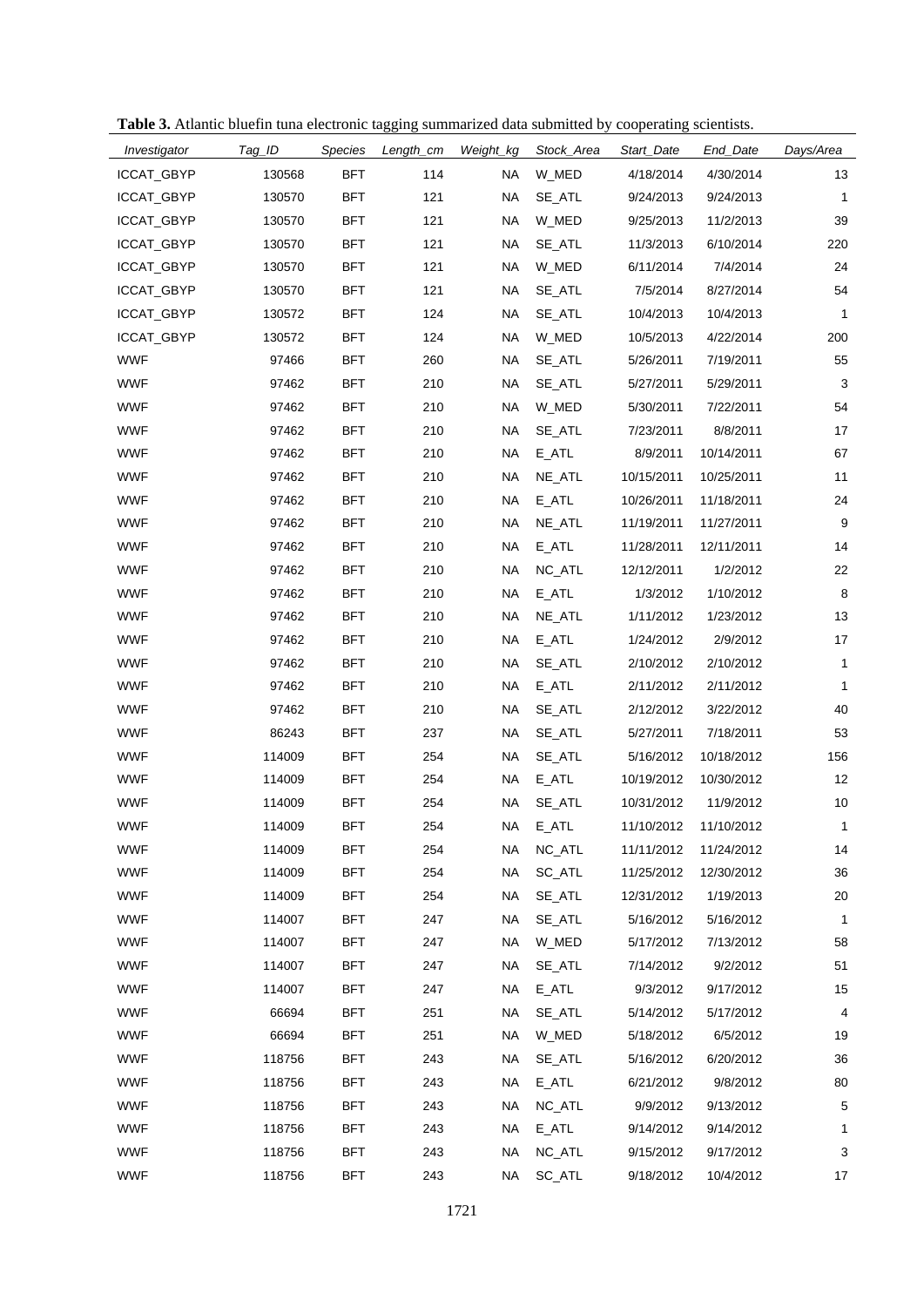| Table 3. Atlantic bluefin tuna electronic tagging summarized data submitted by cooperating scientists |  |  |  |  |
|-------------------------------------------------------------------------------------------------------|--|--|--|--|
|                                                                                                       |  |  |  |  |

| Investigator | Tag_ID       | Species    | Length_cm | Weight_kg | Stock_Area | Start_Date | End_Date   | Days/Area      |
|--------------|--------------|------------|-----------|-----------|------------|------------|------------|----------------|
| <b>WWF</b>   | 118756       | <b>BFT</b> | 243       | <b>NA</b> | SE_ATL     | 10/5/2012  | 10/6/2012  | $\overline{2}$ |
| <b>WWF</b>   | 118756       | <b>BFT</b> | 243       | NA        | E_ATL      | 10/7/2012  | 10/8/2012  | $\overline{c}$ |
| <b>WWF</b>   | 118756       | <b>BFT</b> | 243       | <b>NA</b> | NC_ATL     | 10/9/2012  | 10/13/2012 | $\,$ 5 $\,$    |
| <b>WWF</b>   | 118756       | <b>BFT</b> | 243       | <b>NA</b> | SC_ATL     | 10/14/2012 | 10/17/2012 | 4              |
| <b>WWF</b>   | 118756       | BFT        | 243       | <b>NA</b> | NC_ATL     | 10/18/2012 | 10/22/2012 | 5              |
| <b>WWF</b>   | 118756       | <b>BFT</b> | 243       | <b>NA</b> | SC_ATL     | 10/23/2012 | 12/18/2012 | 57             |
| <b>WWF</b>   | 118756       | <b>BFT</b> | 243       | <b>NA</b> | NC_ATL     | 12/19/2012 | 12/21/2012 | 3              |
| <b>WWF</b>   | 118756       | <b>BFT</b> | 243       | <b>NA</b> | E ATL      | 12/22/2012 | 1/19/2013  | 29             |
| <b>WWF</b>   | 118758       | BFT        | 246       | <b>NA</b> | SE_ATL     | 5/14/2012  | 6/14/2012  | 32             |
| <b>WWF</b>   | 86238E       | <b>BFT</b> | <b>NA</b> | 65        | SE_ATL     | 5/14/2012  | 5/17/2012  | 4              |
| <b>WWF</b>   | 86238E       | <b>BFT</b> | <b>NA</b> | 65        | W_MED      | 5/18/2012  | 7/9/2012   | 53             |
| <b>WWF</b>   | 86238E       | <b>BFT</b> | <b>NA</b> | 65        | SE_ATL     | 7/10/2012  | 7/17/2012  | 8              |
| <b>WWF</b>   | 86238E       | <b>BFT</b> | <b>NA</b> | 65        | E_ATL      | 7/18/2012  | 8/10/2012  | 24             |
| <b>WWF</b>   | 86238E       | <b>BFT</b> | <b>NA</b> | 65        | NE_ATL     | 8/11/2012  | 8/16/2012  | 6              |
| <b>WWF</b>   | 114008       | <b>BFT</b> | <b>NA</b> | 250       | SE_ATL     | 5/15/2012  | 7/23/2012  | 70             |
| <b>WWF</b>   | 114008       | <b>BFT</b> | <b>NA</b> | 250       | SC_ATL     | 7/24/2012  | 7/31/2012  | 8              |
| <b>WWF</b>   | 114006       | <b>BFT</b> | <b>NA</b> | 250       | SE_ATL     | 5/14/2012  | 5/16/2012  | 3              |
| <b>WWF</b>   | 114006       | <b>BFT</b> | <b>NA</b> | 250       | W_MED      | 5/17/2012  | 7/13/2012  | 58             |
| <b>WWF</b>   | 114006       | <b>BFT</b> | <b>NA</b> | 250       | SE_ATL     | 7/14/2012  | 9/8/2012   | 57             |
| <b>WWF</b>   | 114006       | <b>BFT</b> | <b>NA</b> | 250       | E_ATL      | 9/9/2012   | 9/26/2012  | 18             |
| <b>WWF</b>   | 86235C       | <b>BFT</b> | <b>NA</b> | 250       | SE_ATL     | 5/14/2012  | 5/16/2012  | $\mathbf{3}$   |
| <b>WWF</b>   | 86235C       | <b>BFT</b> | <b>NA</b> | 250       | W_MED      | 5/17/2012  | 6/2/2012   | 17             |
| <b>WWF</b>   | 118755       | <b>BFT</b> | <b>NA</b> | 250       | SE_ATL     | 5/16/2012  | 5/17/2012  | $\overline{2}$ |
| <b>WWF</b>   | 118755       | <b>BFT</b> | <b>NA</b> | 250       | W_MED      | 5/18/2012  | 7/14/2012  | 58             |
| <b>WWF</b>   | 118755       | <b>BFT</b> | <b>NA</b> | 250       | SE_ATL     | 7/15/2012  | 7/21/2012  | $\overline{7}$ |
| <b>WWF</b>   | 118755       | <b>BFT</b> | <b>NA</b> | 250       | E_ATL      | 7/22/2012  | 10/15/2012 | 86             |
| <b>WWF</b>   | 118755       | <b>BFT</b> | <b>NA</b> | 250       | NE_ATL     | 10/16/2012 | 10/24/2012 | 9              |
| <b>WWF</b>   | 118760       | <b>BFT</b> | 230       | <b>NA</b> | SE_ATL     | 5/25/2013  | 5/25/2013  | 1              |
| <b>WWF</b>   | 118760       | BFT        | 230       | NA        | W_MED      | 5/26/2013  | 7/19/2013  | 55             |
| <b>WWF</b>   | 118760       | <b>BFT</b> | 230       | <b>NA</b> | SE_ATL     | 7/20/2013  | 7/26/2013  | 7              |
| <b>WWF</b>   | 118760       | <b>BFT</b> | 230       | <b>NA</b> | E_ATL      | 7/27/2013  | 8/10/2013  | 15             |
| <b>WWF</b>   | 118760       | <b>BFT</b> | 230       | <b>NA</b> | NE_ATL     | 8/11/2013  | 9/10/2013  | 31             |
| <b>WWF</b>   | 118760       | BFT        | 230       | ΝA        | NC_ATL     | 9/11/2013  | 10/8/2013  | 28             |
| <b>WWF</b>   | 118760       | <b>BFT</b> | 230       | <b>NA</b> | W_ATL      | 10/9/2013  | 10/14/2013 | 6              |
| <b>WWF</b>   | 120447       | BFT        | 242       | <b>NA</b> | W_MED      | 5/21/2013  | 6/11/2013  | 22             |
| <b>WWF</b>   | 118758B      | <b>BFT</b> | 246       | <b>NA</b> | SE_ATL     | 5/21/2013  | 5/27/2013  | 7              |
| <b>WWF</b>   | 118758B      | BFT        | 246       | <b>NA</b> | W_MED      | 5/28/2013  | 6/19/2013  | 23             |
| <b>WWF</b>   | 118758B      | <b>BFT</b> | 246       | <b>NA</b> | SE_ATL     | 6/20/2013  | 6/29/2013  | 10             |
| <b>WWF</b>   | 120446       | BFT        | 260       | ΝA        | SE_ATL     | 5/21/2013  | 5/21/2013  | 1              |
| <b>WWF</b>   | 120446       | <b>BFT</b> | 260       | <b>NA</b> | W_MED      | 5/22/2013  | 7/15/2013  | 55             |
| <b>WWF</b>   | 120446       | BFT        | 260       | NA        | SE_ATL     | 7/16/2013  | 7/23/2013  | 8              |
| <b>WWF</b>   | 120446       | <b>BFT</b> | 260       | <b>NA</b> | E_ATL      | 7/24/2013  | 9/6/2013   | 45             |
| <b>NOAA</b>  | GOM_2010_001 | BFT        | 240       | 200       | GOM        | 5/13/2010  | 6/7/2010   | 26             |
| <b>NOAA</b>  | GOM_2010_001 | <b>BFT</b> | 240       | 200       | CAR        | 6/8/2010   | 6/14/2010  | 7              |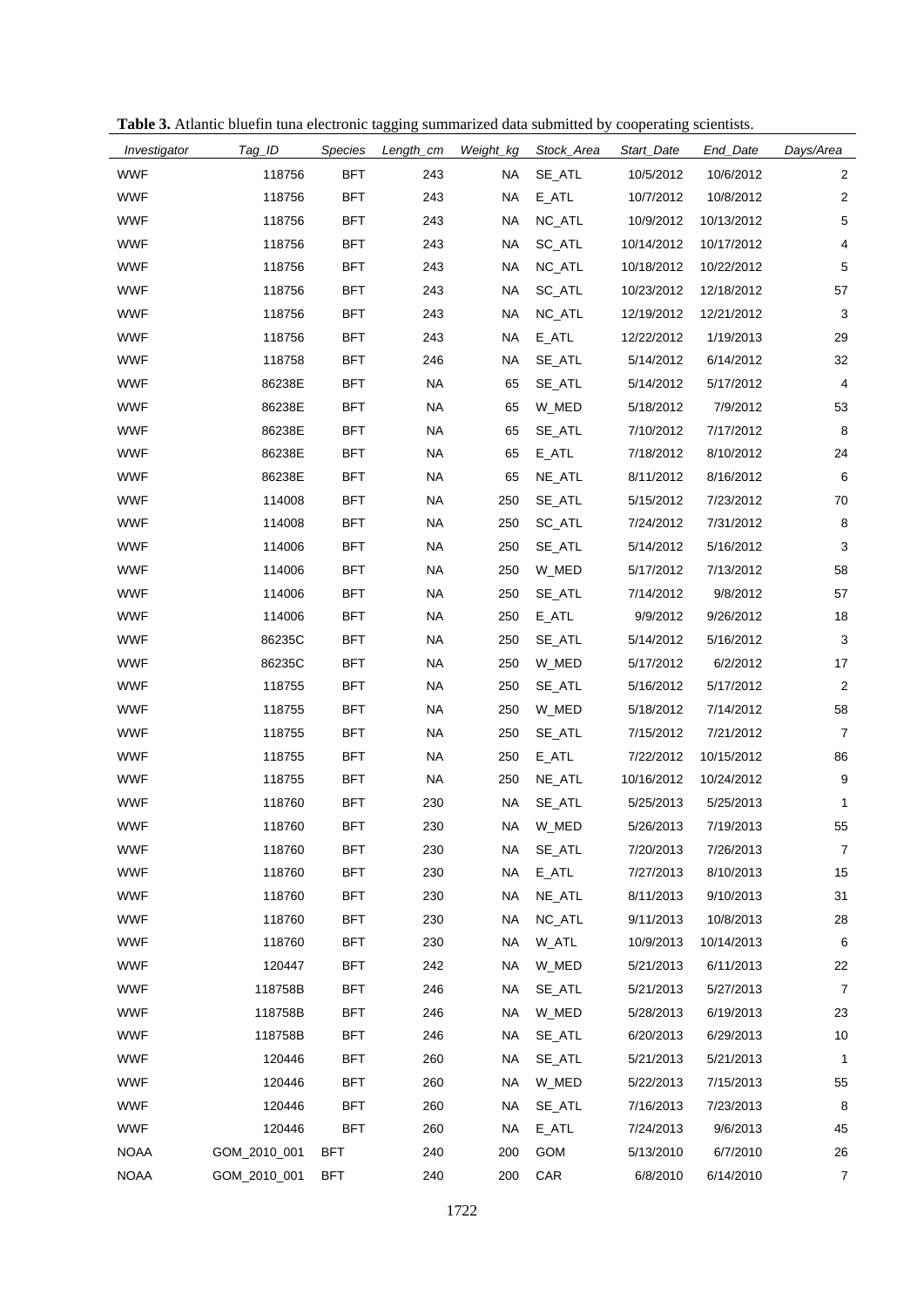|  |  |  | Table 3. Atlantic bluefin tuna electronic tagging summarized data submitted by cooperating scientists. |  |  |  |
|--|--|--|--------------------------------------------------------------------------------------------------------|--|--|--|
|  |  |  |                                                                                                        |  |  |  |

| Investigator | Tag_ID       | <b>Species</b> | Length_cm | Weight_kg | Stock_Area | Start_Date | End_Date  | Days/Area      |
|--------------|--------------|----------------|-----------|-----------|------------|------------|-----------|----------------|
| <b>NOAA</b>  | GOM_2010_001 | <b>BFT</b>     | 240       | 200       | W_ATL      | 6/15/2010  | 8/11/2010 | 58             |
| <b>NOAA</b>  | GOM_2010_002 | <b>BFT</b>     | 260       | 360       | GOM        | 5/22/2010  | 6/12/2010 | 22             |
| <b>NOAA</b>  | GOM 2010 002 | BFT            | 260       | 360       | <b>CAR</b> | 6/13/2010  | 6/20/2010 | 8              |
| <b>NOAA</b>  | GOM_2010_002 | <b>BFT</b>     | 260       | 360       | W_ATL      | 6/21/2010  | 7/21/2010 | 31             |
| <b>NOAA</b>  | GOM_2010_002 | BFT            | 260       | 360       | GSL        | 7/22/2010  | 8/20/2010 | 30             |
| <b>NOAA</b>  | GOM_2010_004 | <b>BFT</b>     | 250       | 340       | <b>GOM</b> | 5/22/2010  | 6/9/2010  | 19             |
| <b>NOAA</b>  | GOM 2010 004 | BFT            | 250       | 340       | CAR        | 6/10/2010  | 6/13/2010 | 4              |
| <b>NOAA</b>  | GOM_2010_004 | <b>BFT</b>     | 250       | 340       | W_ATL      | 6/14/2010  | 8/20/2010 | 68             |
| <b>NOAA</b>  | GOM_2010_005 | BFT            | 260       | 360       | <b>GOM</b> | 5/22/2010  | 6/5/2010  | 15             |
| <b>NOAA</b>  | GOM_2010_005 | BFT            | 260       | 360       | CAR        | 6/6/2010   | 6/7/2010  | 2              |
| <b>NOAA</b>  | GOM_2010_005 | BFT            | 260       | 360       | W_ATL      | 6/8/2010   | 8/21/2010 | 75             |
| <b>NOAA</b>  | GOM_2012_02  | <b>BFT</b>     | 240       | 225       | <b>GOM</b> | 3/2/2012   | 4/26/2012 | 56             |
| <b>NOAA</b>  | GOM_2012_04  | BFT            | 240       | 225       | <b>GOM</b> | 5/25/2012  | 6/3/2012  | 10             |
| <b>NOAA</b>  | GOM_2012_04  | <b>BFT</b>     | 240       | 225       | CAR        | 6/4/2012   | 6/7/2012  | 4              |
| <b>NOAA</b>  | GOM_2012_04  | BFT            | 240       | 225       | W_ATL      | 6/8/2012   | 8/14/2012 | 68             |
| <b>NOAA</b>  | GOM_2012_06  | <b>BFT</b>     | 195       | <b>NA</b> | <b>GOM</b> | 4/13/2012  | 5/19/2012 | 37             |
| <b>NOAA</b>  | GOM_2012_06  | <b>BFT</b>     | 195       | <b>NA</b> | CAR        | 5/20/2012  | 5/26/2012 | $\overline{7}$ |
| <b>NOAA</b>  | GOM_2012_06  | <b>BFT</b>     | 195       | <b>NA</b> | W_ATL      | 5/27/2012  | 6/4/2012  | 9              |
| <b>NOAA</b>  | GOM_2012_10  | BFT            | 270       | 290       | <b>GOM</b> | 3/22/2012  | 5/24/2012 | 64             |
| <b>NOAA</b>  | GOM_2012_12  | <b>BFT</b>     | 240       | 225       | <b>GOM</b> | 5/2/2012   | 5/10/2012 | 9              |
| <b>NOAA</b>  | GOM_2012_12  | <b>BFT</b>     | 240       | 225       | CAR        | 5/11/2012  | 5/16/2012 | 6              |
| <b>NOAA</b>  | GOM_2012_12  | <b>BFT</b>     | 240       | 225       | W_ATL      | 5/17/2012  | 6/29/2012 | 44             |
| <b>NOAA</b>  | GOM_2012_16  | BFT            | 210       | 180       | GOM        | 4/26/2012  | 5/9/2012  | 14             |
| <b>NOAA</b>  | GOM_2012_16  | <b>BFT</b>     | 210       | 180       | CAR        | 5/10/2012  | 5/31/2012 | 22             |
| <b>NOAA</b>  | GOM_2012_16  | BFT            | 210       | 180       | W_ATL      | 6/1/2012   | 6/28/2012 | 28             |
| <b>NOAA</b>  | GOM_2012_19  | <b>BFT</b>     | 240       | 180       | <b>GOM</b> | 4/25/2012  | 5/27/2012 | 33             |
| <b>NOAA</b>  | GOM_2012_19  | BFT            | 240       | 180       | CAR        | 5/28/2012  | 6/11/2012 | 15             |
| <b>NOAA</b>  | GOM_2012_19  | <b>BFT</b>     | 240       | 180       | W_ATL      | 6/12/2012  | 7/23/2012 | 42             |
| <b>NOAA</b>  | GOM_2012_20  | BFT            | 240       | 225       | GOM        | 4/26/2012  | 5/21/2012 | 26             |
| <b>NOAA</b>  | GOM_2012_20  | <b>BFT</b>     | 240       | 225       | CAR        | 5/22/2012  | 5/29/2012 | 8              |
| <b>NOAA</b>  | GOM_2012_20  | <b>BFT</b>     | 240       | 225       | W_ATL      | 5/30/2012  | 6/1/2012  | 3              |
| <b>NOAA</b>  | GOM_2012_21  | <b>BFT</b>     | 240       | <b>NA</b> | <b>GOM</b> | 4/10/2012  | 5/3/2012  | 24             |
| <b>NOAA</b>  | GOM_2012_22  | BFT            | 210       | <b>NA</b> | <b>GOM</b> | 3/19/2012  | 6/22/2012 | 96             |
| <b>NOAA</b>  | GOM_2012_23  | <b>BFT</b>     | 210       | <b>NA</b> | <b>GOM</b> | 3/28/2012  | 5/3/2012  | 37             |
| <b>NOAA</b>  | GOM_2012_23  | BFT            | 210       | <b>NA</b> | CAR        | 5/4/2012   | 5/7/2012  | 4              |
| <b>NOAA</b>  | GOM_2012_24  | <b>BFT</b>     | 240       | 225       | <b>GOM</b> | 4/25/2012  | 5/28/2012 | 34             |
| <b>NOAA</b>  | GOM_2012_24  | <b>BFT</b>     | 240       | 225       | CAR        | 5/29/2012  | 6/3/2012  | 6              |
| <b>NOAA</b>  | GOM_2012_24  | <b>BFT</b>     | 240       | 225       | W_ATL      | 6/4/2012   | 6/5/2012  | 2              |
| <b>NOAA</b>  | GOM_2012_24  | BFT            | 240       | 225       | W_ATL      | 6/6/2012   | 6/15/2012 | 10             |
| <b>NOAA</b>  | GOM_2012_25  | <b>BFT</b>     | 240       | 200       | GOM        | 5/13/2012  | 6/14/2012 | 33             |
| <b>NOAA</b>  | GOM_2012_25  | BFT            | 240       | 200       | CAR        | 6/15/2012  | 6/18/2012 | 4              |
| <b>NOAA</b>  | GOM_2012_25  | <b>BFT</b>     | 240       | 200       | W_ATL      | 6/19/2012  | 7/2/2012  | 14             |
| <b>NOAA</b>  | GOM_2012_26  | <b>BFT</b>     | 210       | 180       | <b>GOM</b> | 2/28/2012  | 6/14/2012 | 18             |
| <b>NOAA</b>  | GOM_2012_26  | <b>BFT</b>     | 210       | 180       | CAR        | 6/15/2012  | 6/19/2012 | 5              |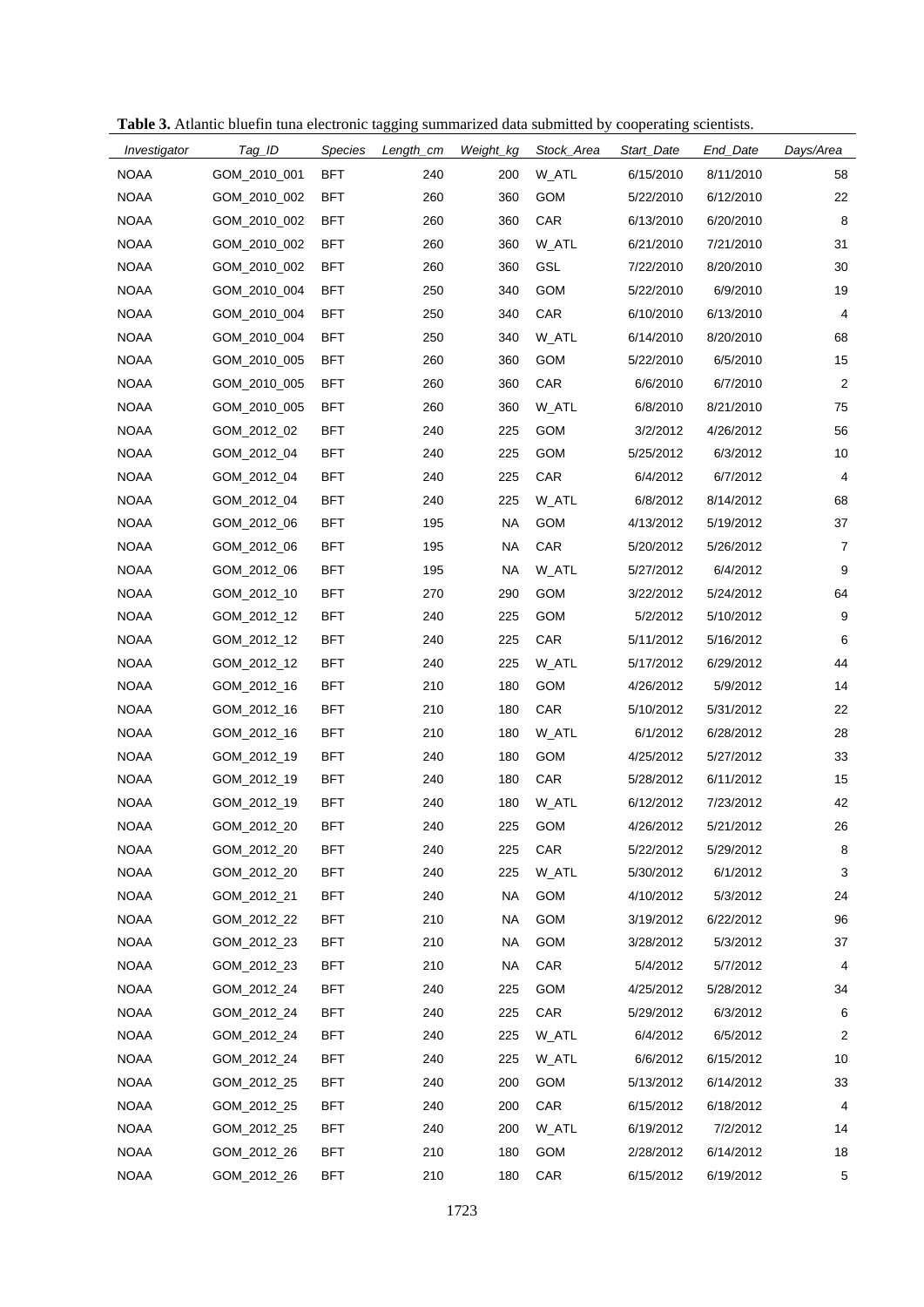| Investigator | Tag_ID       | <b>Species</b> | Length_cm | Weight_kg | Stock_Area | Start_Date | End_Date  | Days/Area      |
|--------------|--------------|----------------|-----------|-----------|------------|------------|-----------|----------------|
| <b>NOAA</b>  | GOM_2012_26  | <b>BFT</b>     | 210       | 180       | W_ATL      | 6/20/2012  | 7/29/2012 | 40             |
| <b>NOAA</b>  | GOM_2012_26  | <b>BFT</b>     | 210       | 180       | GSL        | 7/30/2012  | 9/18/2012 | 51             |
| <b>NOAA</b>  | GOM_2012_27  | <b>BFT</b>     | 240       | 225       | <b>GOM</b> | 5/14/2012  | 6/14/2012 | 32             |
| <b>NOAA</b>  | GOM_2012_27  | <b>BFT</b>     | 240       | 225       | CAR        | 6/15/2012  | 6/24/2012 | 10             |
| <b>NOAA</b>  | GOM_2012_27  | <b>BFT</b>     | 240       | 225       | W_ATL      | 6/25/2012  | 7/11/2012 | 17             |
| <b>NOAA</b>  | GOM_2012_28  | <b>BFT</b>     | 240       | 200       | <b>GOM</b> | 5/17/2012  | 6/14/2012 | 29             |
| <b>NOAA</b>  | GOM_2012_28  | <b>BFT</b>     | 240       | 200       | CAR        | 6/15/2012  | 6/16/2012 | $\overline{2}$ |
| <b>NOAA</b>  | GOM 2012 28  | <b>BFT</b>     | 240       | 200       | W_ATL      | 6/17/2012  | 7/10/2012 | 24             |
| <b>NOAA</b>  | GOM_2012_30  | <b>BFT</b>     | 240       | 225       | <b>GOM</b> | 5/28/2012  | 6/30/2012 | 34             |
| <b>NOAA</b>  | GOM_2012_30  | <b>BFT</b>     | 240       | 225       | CAR        | 7/1/2012   | 7/3/2012  | 3              |
| <b>NOAA</b>  | GOM_2012_30  | <b>BFT</b>     | 240       | 225       | W_ATL      | 7/4/2012   | 9/21/2012 | 80             |
| <b>NOAA</b>  | GOM_2012_31  | <b>BFT</b>     | 240       | 200       | <b>GOM</b> | 5/25/2012  | 5/31/2012 | 7              |
| <b>NOAA</b>  | GOM_2012_31  | <b>BFT</b>     | 240       | 200       | CAR        | 6/1/2012   | 6/6/2012  | 6              |
| <b>NOAA</b>  | GOM_2012_31  | <b>BFT</b>     | 240       | 200       | W ATL      | 6/7/2012   | 6/29/2012 | 23             |
| <b>NOAA</b>  | GOM_2012_31  | <b>BFT</b>     | 240       | 200       | <b>GSL</b> | 6/30/2012  | 8/16/2012 | 48             |
| <b>NOAA</b>  | GOM_2012_32  | <b>BFT</b>     | 195       | <b>NA</b> | <b>GOM</b> | 5/11/2012  | 5/19/2012 | 9              |
| <b>NOAA</b>  | GOM_2012_32  | <b>BFT</b>     | 195       | <b>NA</b> | CAR        | 5/20/2012  | 5/29/2012 | 10             |
| <b>NOAA</b>  | GOM_2012_37  | <b>BFT</b>     | 210       | 170       | <b>GOM</b> | 5/23/2012  | 6/3/2012  | 12             |
| <b>NOAA</b>  | GOM_2012_37  | <b>BFT</b>     | 210       | 170       | CAR        | 6/4/2012   | 6/13/2012 | 10             |
| <b>NOAA</b>  | GOM_2012_37  | <b>BFT</b>     | 210       | 170       | W_ATL      | 6/14/2012  | 7/5/2012  | 22             |
| <b>NOAA</b>  | GOM_2012_41  | <b>BFT</b>     | 240       | 200       | <b>GOM</b> | 4/9/2012   | 5/22/2012 | 44             |
| <b>NOAA</b>  | GOM_2012_41  | <b>BFT</b>     | 240       | 200       | CAR        | 5/23/2012  | 5/25/2012 | 3              |
| <b>NOAA</b>  | GOM_2012_41  | <b>BFT</b>     | 240       | 200       | W_ATL      | 5/26/2012  | 6/20/2012 | 26             |
| <b>NOAA</b>  | GOM_2012_44  | <b>BFT</b>     | 225       | <b>NA</b> | <b>GOM</b> | 5/20/2012  | 6/1/2012  | 13             |
| <b>NOAA</b>  | GOM_2012_44  | <b>BFT</b>     | 225       | <b>NA</b> | CAR        | 6/2/2012   | 6/8/2012  | 7              |
| <b>NOAA</b>  | GOM_2012_44  | <b>BFT</b>     | 225       | <b>NA</b> | W ATL      | 6/9/2012   | 7/11/2012 | 33             |
| <b>NOAA</b>  | GOM_2012_44  | <b>BFT</b>     | 225       | <b>NA</b> | <b>GSL</b> | 7/12/2012  | 7/12/2012 | $\mathbf{1}$   |
| <b>NOAA</b>  | GOM_2012_44  | <b>BFT</b>     | 225       | <b>NA</b> | W_ATL      | 7/13/2012  | 7/17/2012 | 5              |
| <b>NOAA</b>  | GOM 2012 44  | BFT            | 225       | NA        | GSL        | 7/18/2012  | 7/18/2012 | 1              |
| <b>NOAA</b>  | GOM_2012_44  | <b>BFT</b>     | 225       | <b>NA</b> | W_ATL      | 7/19/2012  | 7/20/2012 | $\overline{c}$ |
| <b>NOAA</b>  | GOM_2012_44  | <b>BFT</b>     | 225       | <b>NA</b> | GSL        | 7/21/2012  | 8/5/2012  | 16             |
| <b>NOAA</b>  | GOM_2012_44  | <b>BFT</b>     | 225       | <b>NA</b> | W_ATL      | 8/6/2012   | 8/7/2012  | $\overline{c}$ |
| <b>NOAA</b>  | GOM_2012_44  | <b>BFT</b>     | 225       | <b>NA</b> | <b>GSL</b> | 8/8/2012   | 8/9/2012  | $\overline{2}$ |
| <b>NOAA</b>  | GOM 2012 46  | <b>BFT</b>     | 210       | <b>NA</b> | GOM        | 5/20/2012  | 5/29/2012 | 10             |
| <b>NOAA</b>  | GOM_2012_46  | <b>BFT</b>     | 210       | <b>NA</b> | CAR        | 5/30/2012  | 6/5/2012  | $\overline{7}$ |
| <b>NOAA</b>  | GOM_2012_46  | <b>BFT</b>     | 210       | <b>NA</b> | W_ATL      | 6/6/2012   | 7/2/2012  | 27             |
| <b>NOAA</b>  | GOM_2013_008 | <b>BFT</b>     | 210       | <b>NA</b> | GOM        | 4/12/2013  | 5/25/2013 | 44             |
| <b>NOAA</b>  | GOM_2013_018 | <b>BFT</b>     | 225       | <b>NA</b> | GOM        | 3/28/2013  | 5/30/2013 | 64             |
| <b>NOAA</b>  | GOM_2013_018 | <b>BFT</b>     | 225       | <b>NA</b> | CAR        | 5/31/2013  | 6/5/2013  | 6              |
| <b>NOAA</b>  | GOM_2013_018 | <b>BFT</b>     | 225       | <b>NA</b> | W_ATL      | 6/6/2013   | 6/7/2013  | $\overline{c}$ |
| <b>NOAA</b>  | GOM_2013_034 | <b>BFT</b>     | 190       | 155       | GOM        | 5/12/2013  | 5/19/2013 | 8              |
| <b>NOAA</b>  | GOM_2013_034 | <b>BFT</b>     | 190       | 155       | CAR        | 5/20/2013  | 5/22/2013 | 3              |
| <b>NOAA</b>  | GOM_2013_034 | <b>BFT</b>     | 190       | 155       | W_ATL      | 5/23/2013  | 6/28/2013 | 37             |
| <b>NOAA</b>  | GOM_2013_034 | <b>BFT</b>     | 190       | 155       | GSL        | 6/29/2013  | 8/9/2013  | 42             |

**Table 3.** Atlantic bluefin tuna electronic tagging summarized data submitted by cooperating scientists.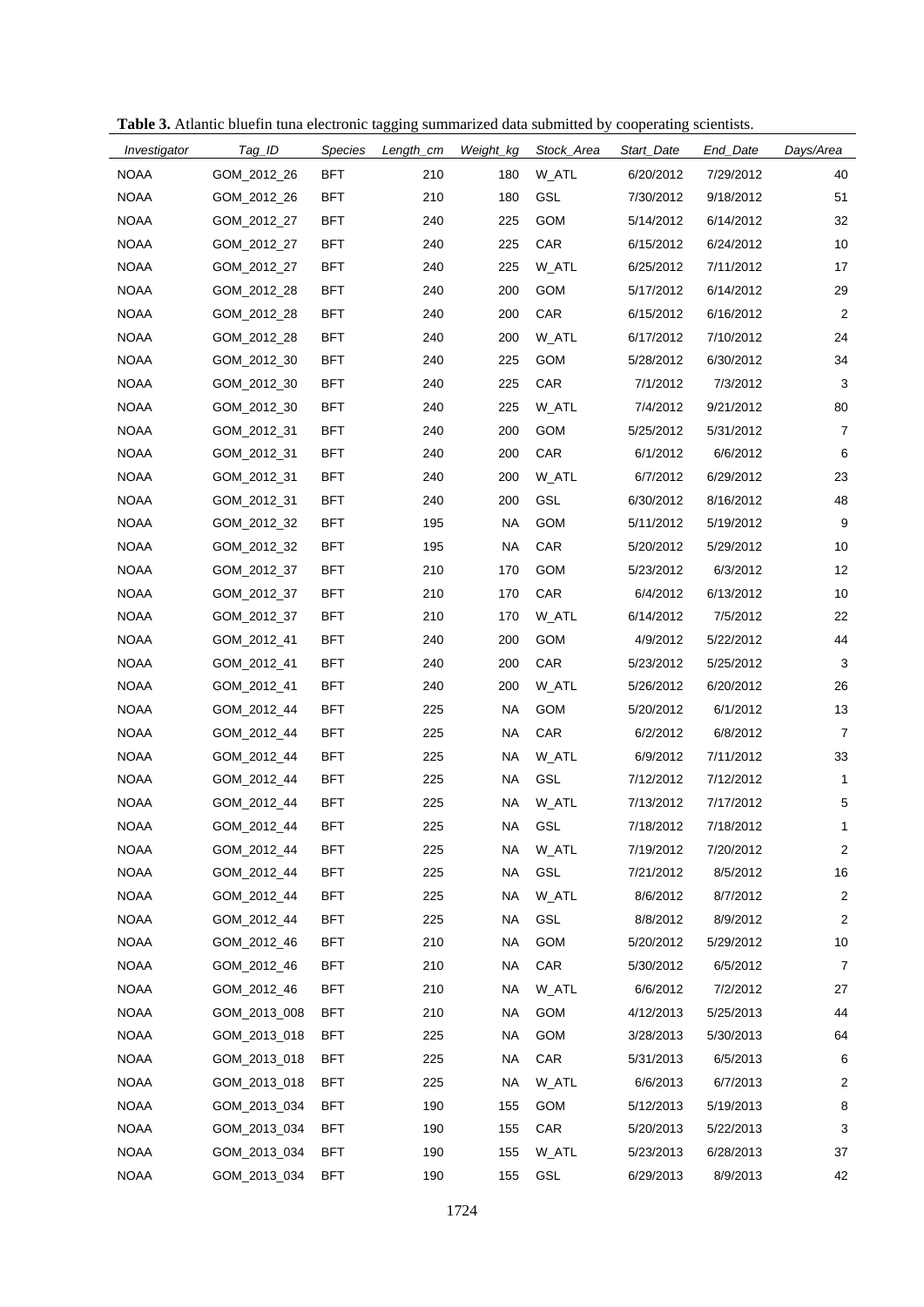| Table 3. Atlantic bluefin tuna electronic tagging summarized data submitted by cooperating scientists. |  |
|--------------------------------------------------------------------------------------------------------|--|

| Investigator | Tag_ID       | Species    | Length_cm | Weight_kg | Stock_Area | Start_Date | End_Date   | Days/Area |
|--------------|--------------|------------|-----------|-----------|------------|------------|------------|-----------|
| <b>NOAA</b>  | GOM_2013_036 | <b>BFT</b> | 210       | 200       | GOM        | 5/14/2013  | 6/25/2013  | 43        |
| <b>NOAA</b>  | GOM_2013_036 | <b>BFT</b> | 210       | 200       | CAR        | 6/26/2013  | 7/6/2013   | 11        |
| <b>NOAA</b>  | GOM_2013_036 | <b>BFT</b> | 210       | 200       | W_ATL      | 7/7/2013   | 8/24/2013  | 49        |
| CAN_DFO      | 132813       | <b>BFT</b> | 216       | 181       | GSL        | 10/30/2013 | 10/31/2013 | 9         |
| CAN_DFO      | 132813       | <b>BFT</b> | 216       | 181       | W_ATL      | 11/2/2013  | 11/8/2013  | 10        |
| CAN_DFO      | 132813       | <b>BFT</b> | 216       | 181       | GSL        | 11/10/2013 | 12/2/2013  | 11        |
| CAN_DFO      | 132813       | <b>BFT</b> | 216       | 181       | W ATL      | 12/4/2013  | 12/4/2013  | 12        |
| CAN_DFO      | 132813       | <b>BFT</b> | 216       | 181       | <b>GSL</b> | 12/6/2013  | 12/12/2013 | 13        |
| CAN_DFO      | 132813       | <b>BFT</b> | 216       | 181       | W_ATL      | 12/12/2013 | 1/6/2014   | 14        |
| CAN_DFO      | 132813       | <b>BFT</b> | 216       | 181       | $C$ $ATL$  | 1/6/2014   | 1/19/2014  | 15        |
| CAN_DFO      | 132813       | <b>BFT</b> | 216       | 181       | $E_ATL$    | 1/21/2014  | 2/13/2014  | 16        |
| CAN_DFO      | 132813       | <b>BFT</b> | 216       | 181       | $C$ $ATL$  | 2/15/2014  | 3/15/2014  | 17        |
| CAN DFO      | 132813       | <b>BFT</b> | 216       | 181       | E_ATL      | 3/17/2014  | 3/26/2014  | 18        |
| CAN_DFO      | 132813       | <b>BFT</b> | 216       | 181       | $C$ $ATL$  | 3/29/2014  | 4/1/2014   | 19        |
| CAN_DFO      | 132813       | <b>BFT</b> | 216       | 181       | $E_ATL$    | 4/1/2014   | 4/1/2014   | 20        |
| CAN_DFO      | 132814       | <b>BFT</b> | 213       | 272       | GSL        | 10/31/2013 | 11/3/2013  | 21        |
| CAN DFO      | 132814       | <b>BFT</b> | 213       | 272       | W_ATL      | 11/5/2013  | 2/27/2014  | 22        |
| CAN_DFO      | 132815       | <b>BFT</b> | 216       | 238       | GSL        | 10/31/2013 | 11/3/2013  | 23        |
| CAN_DFO      | 132815       | <b>BFT</b> | 216       | 238       | W_ATL      | 11/5/2013  | 6/24/2014  | 24        |
| CAN_DFO      | 132817       | <b>BFT</b> | 216       | 227       | GSL        | 11/2/2013  | 11/3/2013  | 25        |
| CAN_DFO      | 132817       | <b>BFT</b> | 216       | 227       | W_ATL      | 11/5/2013  | 11/5/2013  | 26        |
| CAN_DFO      | 132817       | <b>BFT</b> | 216       | 227       | GSL        | 11/5/2013  | 11/5/2013  | 27        |
| CAN_DFO      | 132817       | <b>BFT</b> | 216       | 227       | W_ATL      | 11/5/2013  | 1/10/2014  | 28        |
| CAN_DFO      | 132817       | <b>BFT</b> | 216       | 227       | $C$ $ATL$  | 1/10/2014  | 1/23/2014  | 29        |
| CAN_DFO      | 132817       | <b>BFT</b> | 216       | 227       | $E_ATL$    | 1/23/2014  | 1/29/2014  | 30        |
| CAN_DFO      | 132817       | <b>BFT</b> | 216       | 227       | $C$ $ATL$  | 1/29/2014  | 2/16/2014  | 31        |
| CAN_DFO      | 140225       | <b>BFT</b> | 216       | 249       | GSL        | 9/16/2014  | 9/27/2014  | 32        |
| CAN_DFO      | 140225       | <b>BFT</b> | 216       | 249       | W_ATL      | 9/27/2014  | 9/28/2014  | 33        |
| CAN_DFO      | 140225       | <b>BFT</b> | 216       | 249       | GSL        | 9/28/2014  | 10/1/2014  | 34        |
| CAN_DFO      | 140225       | <b>BFT</b> | 216       | 249       | W_ATL      | 10/2/2014  | 10/14/2014 | 35        |
| CAN_DFO      | 140225       | <b>BFT</b> | 216       | 249       | GSL        | 10/14/2014 | 10/17/2014 | 36        |
| CAN_DFO      | 140225       | <b>BFT</b> | 216       | 249       | W_ATL      | 10/17/2014 | 10/18/2014 | 37        |
| CAN_DFO      | 140225       | <b>BFT</b> | 216       | 249       | <b>GSL</b> | 10/18/2014 | 10/30/2014 | 38        |
| CAN_DFO      | 140225       | <b>BFT</b> | 216       | 249       | W_ATL      | 10/30/2014 | 1/14/2015  | 39        |
| CAN_DFO      | 140225       | <b>BFT</b> | 216       | 249       | <b>GSL</b> | 1/15/2015  | 1/16/2015  | 40        |
| CAN_DFO      | 140225       | <b>BFT</b> | 216       | 249       | W_ATL      | 1/17/2015  | 1/17/2015  | 41        |
| CAN DFO      | 140225       | <b>BFT</b> | 216       | 249       | <b>GSL</b> | 1/18/2015  | 1/18/2015  | 42        |
| CAN_DFO      | 140225       | <b>BFT</b> | 216       | 249       | W_ATL      | 1/18/2015  | 2/1/2015   | 43        |
| CAN_DFO      | 140227       | <b>BFT</b> | 203       | 204       | GSL        | 9/17/2014  | 11/11/2014 | 44        |
| CAN_DFO      | 140227       | <b>BFT</b> | 203       | 204       | W_ATL      | 11/11/2014 | 11/16/2014 | 45        |
| CAN_DFO      | 140227       | <b>BFT</b> | 203       | 204       | <b>GSL</b> | 11/16/2014 | 11/16/2014 | 46        |
| CAN_DFO      | 140227       | <b>BFT</b> | 203       | 204       | W_ATL      | 11/17/2014 | 12/10/2014 | 47        |
| CAN_DFO      | 140228       | <b>BFT</b> | 216       | 227       | GSL        | 9/17/2014  | 9/26/2014  | 48        |
| CAN_DFO      | 140228       | <b>BFT</b> | 216       | 227       | W_ATL      | 9/26/2014  | 10/15/2014 | 49        |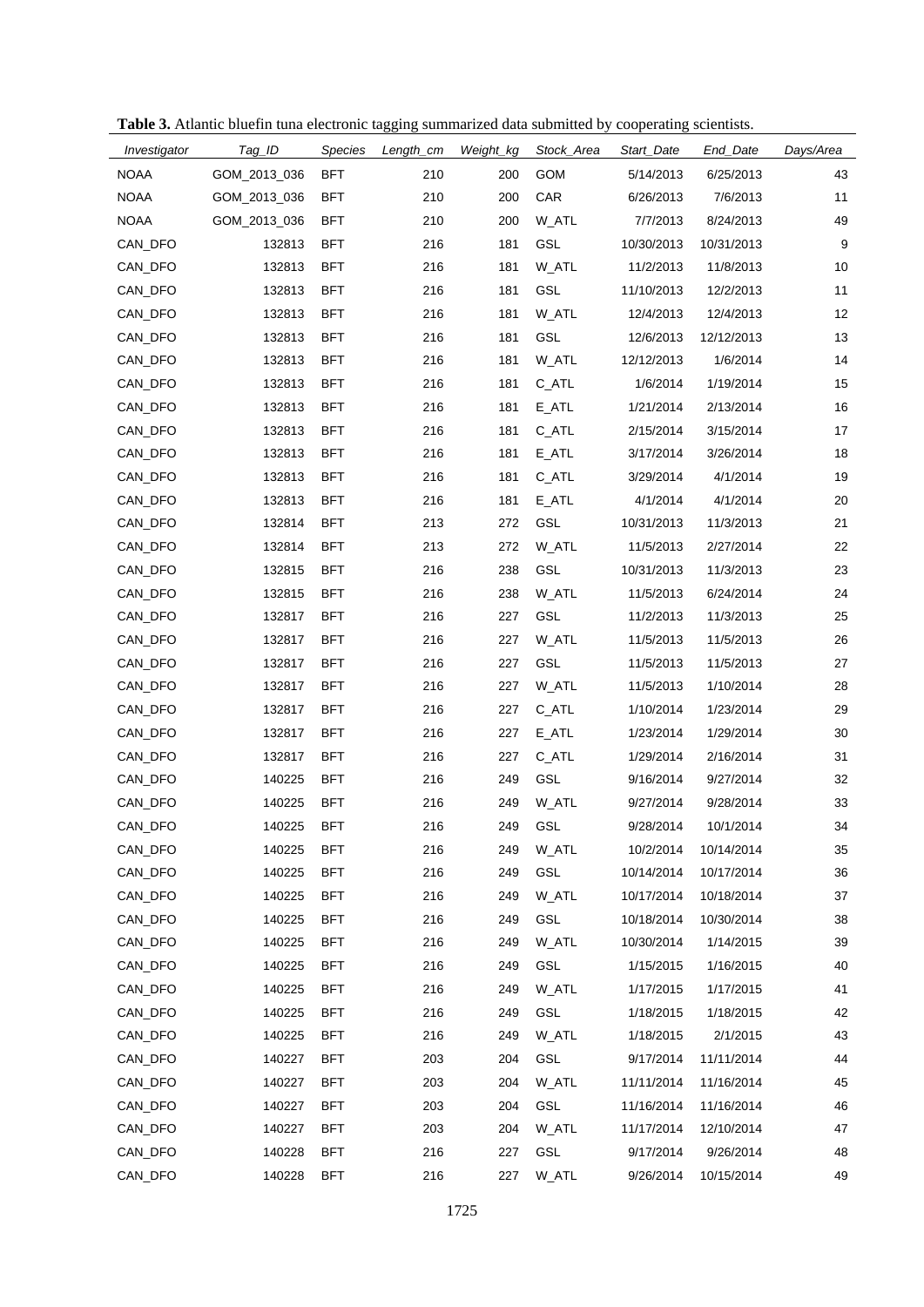| Investigator | Tag_ID | <b>Species</b> | Length_cm | Weight_kg | Stock_Area | Start_Date | End_Date   | Days/Area |
|--------------|--------|----------------|-----------|-----------|------------|------------|------------|-----------|
| CAN_DFO      | 140228 | <b>BFT</b>     | 216       | 227       | <b>GSL</b> | 10/15/2014 | 10/24/2014 | 50        |
| CAN_DFO      | 140228 | <b>BFT</b>     | 216       | 227       | W_ATL      | 10/24/2014 | 1/19/2015  | 51        |
| CAN_DFO      | 140230 | <b>BFT</b>     | 216       | 249       | <b>GSL</b> | 9/16/2014  | 10/18/2014 | 52        |
| CAN_DFO      | 140230 | <b>BFT</b>     | 216       | 249       | W_ATL      | 10/18/2014 | 2/1/2015   | 53        |
| CAN_DFO      | 140234 | <b>BFT</b>     | 279       | 363       | GSL        | 9/17/2014  | 10/1/2014  | 54        |
| CAN_DFO      | 140234 | <b>BFT</b>     | 279       | 363       | W_ATL      | 10/1/2014  | 11/8/2014  | 55        |
| CAN_DFO      | 140234 | <b>BFT</b>     | 279       | 363       | <b>GSL</b> | 11/9/2014  | 11/16/2014 | 56        |
| CAN_DFO      | 140234 | <b>BFT</b>     | 279       | 363       | W_ATL      | 11/17/2014 | 2/6/2015   | 57        |
| CAN_DFO      | 91284  | <b>BFT</b>     | <b>NA</b> | 181       | W_ATL      | 8/19/2009  | 10/17/2009 | 1         |
| CAN_DFO      | 93550  | <b>BFT</b>     | <b>NA</b> | 45        | W_ATL      | 9/11/2009  | 3/7/2010   | 2         |
| CAN_DFO      | 93557  | <b>BFT</b>     | 259       | 227       | W_ATL      | 8/12/2009  | 12/1/2009  | 3         |
| CAN_DFO      | 93558  | <b>BFT</b>     | 244       | 45        | W_ATL      | 8/16/2009  | 10/17/2009 | 4         |
| CAN_DFO      | 95418  | <b>BFT</b>     | 274       | 295       | W_ATL      | 8/8/2009   | 8/27/2009  | 5         |
| CAN DFO      | 95418  | <b>BFT</b>     | 274       | 295       | C_ATL      | 8/30/2009  | 9/25/2009  | 6         |
| CAN_DFO      | 95418  | <b>BFT</b>     | 274       | 295       | W_ATL      | 9/25/2009  | 9/25/2009  | 7         |
| CAN_DFO      | 95418  | <b>BFT</b>     | 274       | 295       | $C$ $ATL$  | 9/28/2009  | 11/29/2009 | 8         |

**Table 3.** Atlantic bluefin tuna electronic tagging summarized data submitted by cooperating scientists.



**Figure 1.** Atlantic bluefin tuna stock regions.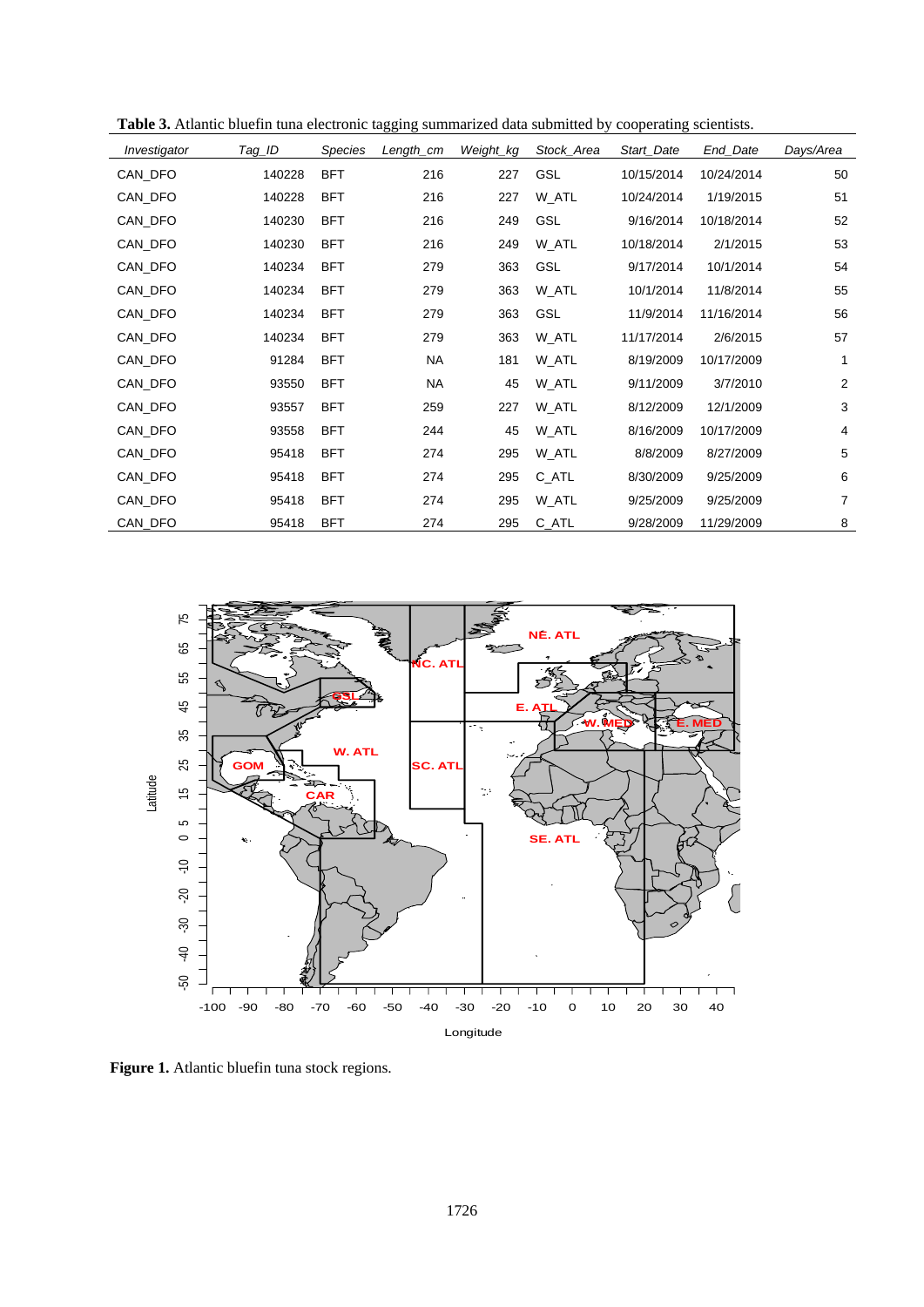

**Electronically Tagged Bluefin in the West Atlantic**

Figure 2. Size at release (straight fork length in cm) of electronically tagged bluefin tuna in the West Atlantic, Gulf of Mexico, and Gulf of St. Lawrence.



# **Electronically Tagged Bluefin Total Days at Liberty**

**Figure 3.** Days at liberty of electronically tagged bluefin tuna in the Atlantic Ocean, Mediterranean Sea, Gulf of Mexico, and Gulf of St. Lawrence.